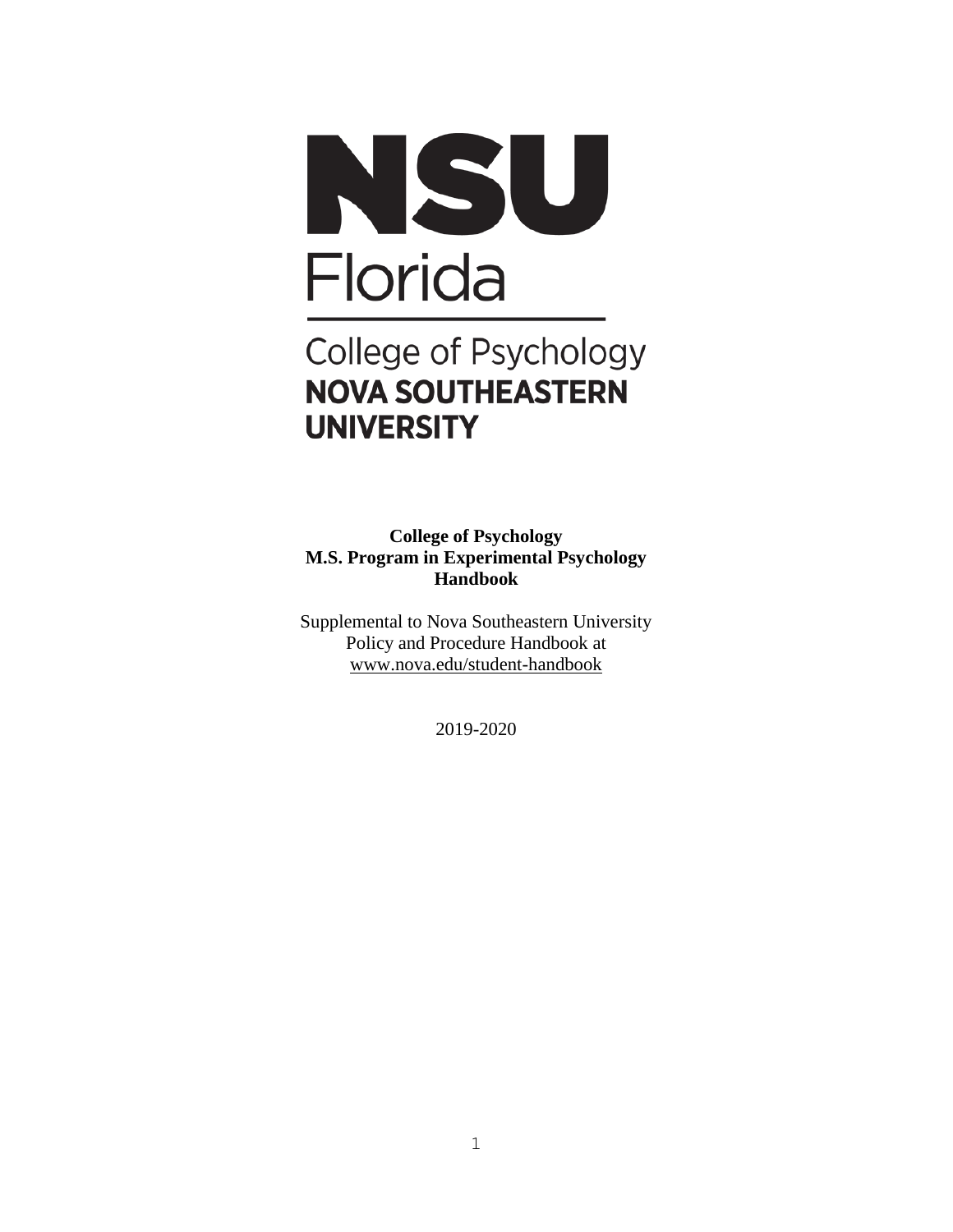#### **Table of Contents**

| <b>CURRICULUM AND DEGREE COMPLETION REQUIREMENTS </b> |  |
|-------------------------------------------------------|--|
|                                                       |  |
|                                                       |  |
|                                                       |  |
|                                                       |  |
|                                                       |  |
|                                                       |  |
|                                                       |  |
|                                                       |  |
|                                                       |  |
|                                                       |  |
|                                                       |  |
|                                                       |  |
|                                                       |  |
|                                                       |  |
|                                                       |  |
|                                                       |  |
|                                                       |  |
|                                                       |  |
|                                                       |  |
|                                                       |  |
|                                                       |  |
|                                                       |  |
|                                                       |  |
|                                                       |  |
|                                                       |  |
|                                                       |  |
|                                                       |  |
|                                                       |  |
|                                                       |  |
|                                                       |  |
|                                                       |  |
|                                                       |  |
|                                                       |  |
|                                                       |  |
|                                                       |  |
|                                                       |  |
|                                                       |  |
|                                                       |  |
|                                                       |  |
|                                                       |  |
|                                                       |  |
|                                                       |  |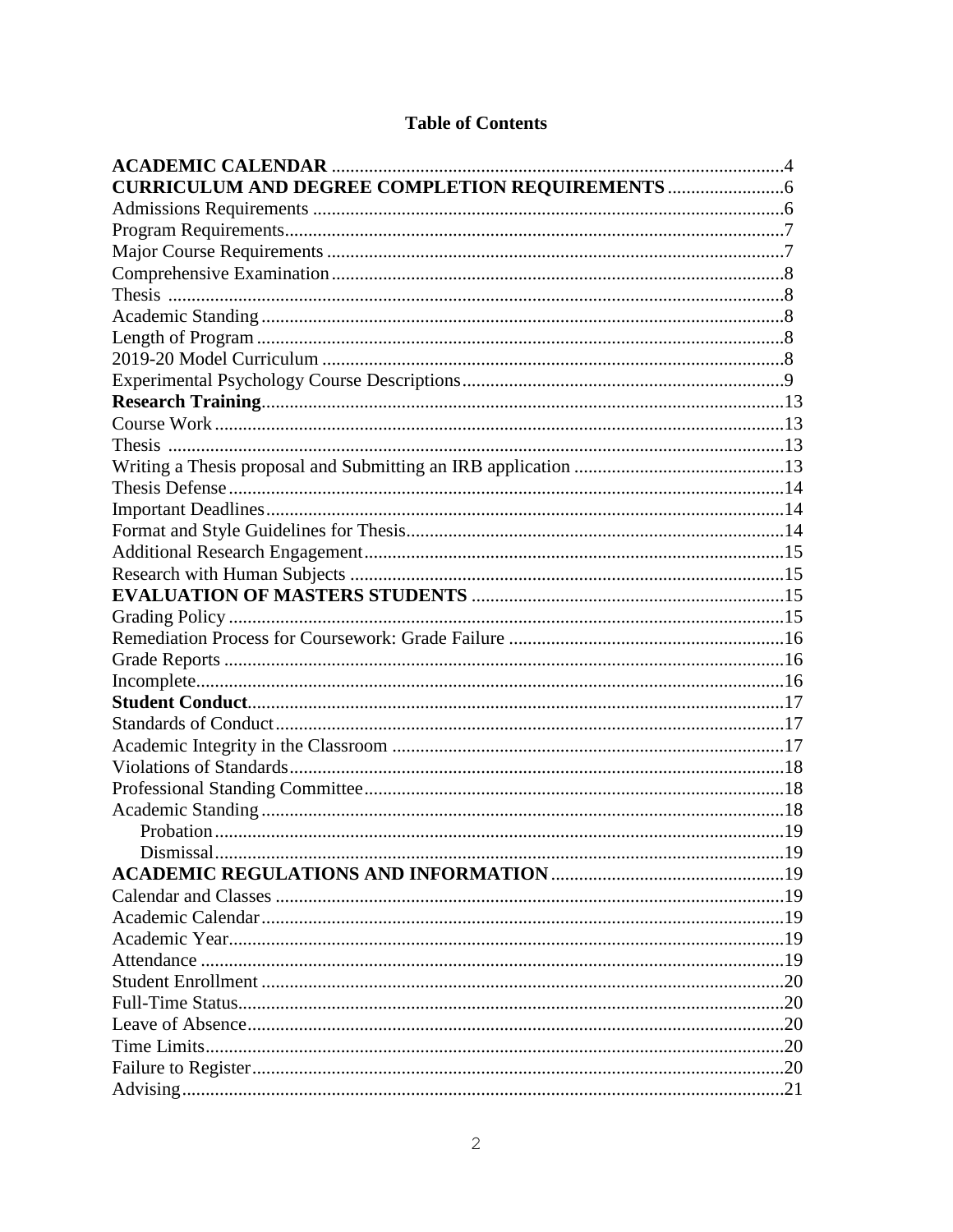| Professors Emeriti |  |
|--------------------|--|
|                    |  |
|                    |  |
|                    |  |
|                    |  |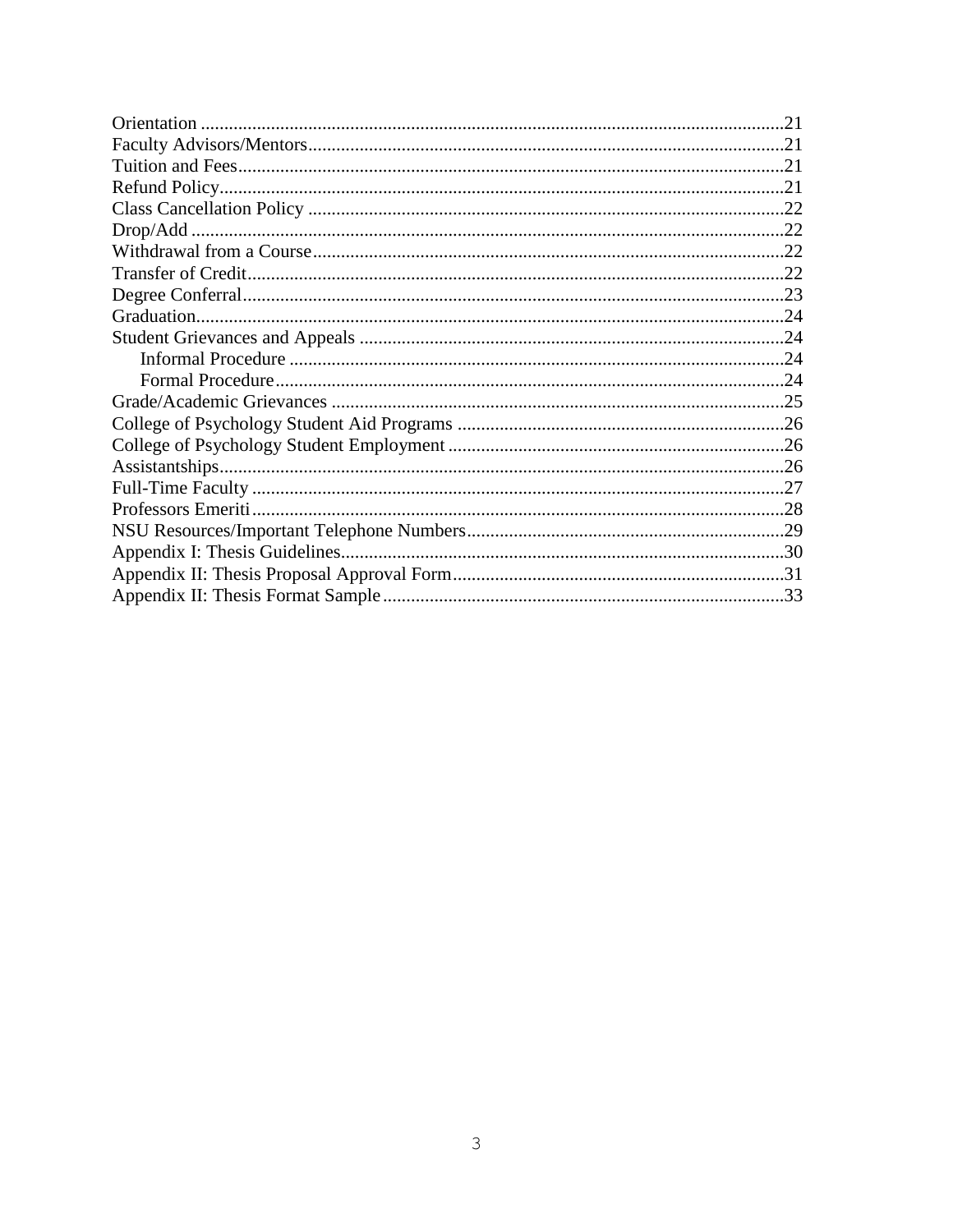#### **COLLEGE OF PSYCHOLOGY ACADEMIC CALENDAR 2019-2020 Doctoral, Specialist, & Master's Programs**

| Fall 2019 – Full Semester    |                                                               |  |
|------------------------------|---------------------------------------------------------------|--|
| Thursday, August 15          | Orientation for new on-campus students                        |  |
| Monday, August 19            | Fall semester classes begin                                   |  |
|                              | Last day for completing regular registration                  |  |
|                              | Late registration fee of \$50 will be charged after this date |  |
| Sunday, August 25            | End of 100% refund                                            |  |
|                              | Last day for completing late registration                     |  |
|                              | Last day for adding classes                                   |  |
| Sunday, September 1          | End of 75% refund                                             |  |
| <b>Monday, September 2</b>   | Labor Day – university offices closed                         |  |
| Sunday, September 8          | End of 50% refund                                             |  |
|                              | Last day for dropping classes with refund                     |  |
| Monday, October $7 -$        | Mid-Term Exam Dates                                           |  |
| Saturday, October 12         |                                                               |  |
| Sunday, November 17          | Last day to withdraw from classes (no refund)                 |  |
| <b>Thursday, November 28</b> | Thanksgiving – university offices closed                      |  |
| <b>Friday, November 29</b>   |                                                               |  |
| Monday, December 2-          | <b>Final Exam Dates</b>                                       |  |
| Saturday, December 6         |                                                               |  |
| Sunday, December 8           | Fall semester classes end                                     |  |
| Monday, December 23 -        | Winter Holiday – university offices closed                    |  |
| Thursday, January 2          |                                                               |  |

| <b>Winter 2020– Full Semester</b> |                                                               |  |
|-----------------------------------|---------------------------------------------------------------|--|
| Monday, December 23 -             | Winter Holiday – university offices closed                    |  |
| Thursday, January 2               |                                                               |  |
| Friday, January 3                 | University offices reopen                                     |  |
| Monday, January 6                 | Winter semester classes begin                                 |  |
|                                   | Last day for completing regular registration                  |  |
|                                   | Late registration fee of \$50 will be charged after this date |  |
| Sunday, January 12                | End of 100% refund                                            |  |
|                                   | Last day for completing late registration                     |  |
|                                   | Last day for adding classes                                   |  |
| Sunday, January 19                | End of 75% refund                                             |  |
| <b>Monday, January 20</b>         | Martin L. King, Jr. Day – university offices closed           |  |
| Sunday, January 26                | End of 50% refund                                             |  |
|                                   | Last day for dropping classes with refund                     |  |
| Monday, February 24-              | Mid-term Exam Dates                                           |  |
| Saturday, February 29             |                                                               |  |
| <b>March 4 – March 8</b>          | <b>Spring Break</b>                                           |  |
| Sunday, April 112                 | Last day to withdraw from classes (no refund)                 |  |
| Sunday, May 24                    | Winter semester classes end                                   |  |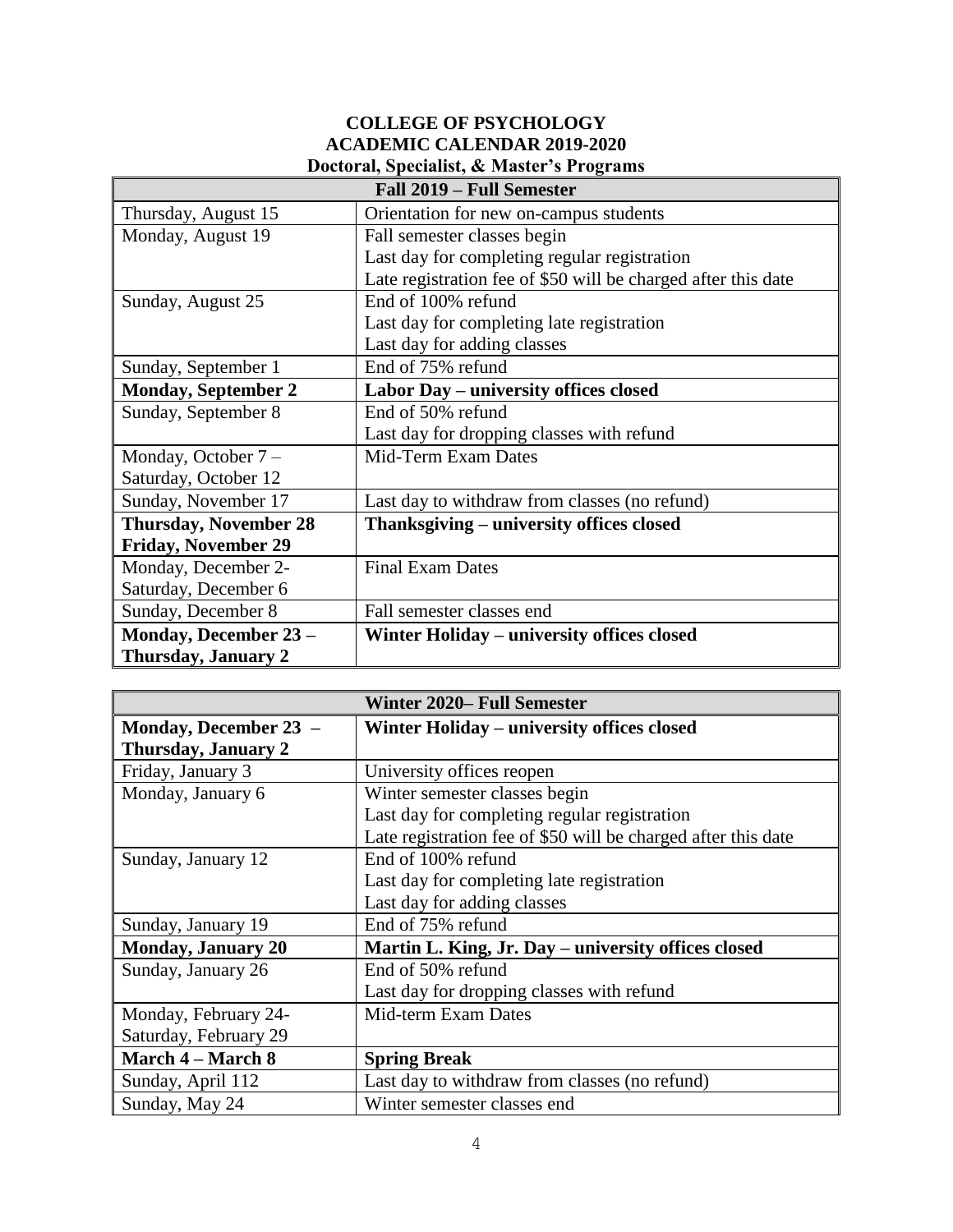| Monday, April $27 -$ | <b>Final Exam Dates</b> |
|----------------------|-------------------------|
| Saturday, May 2      |                         |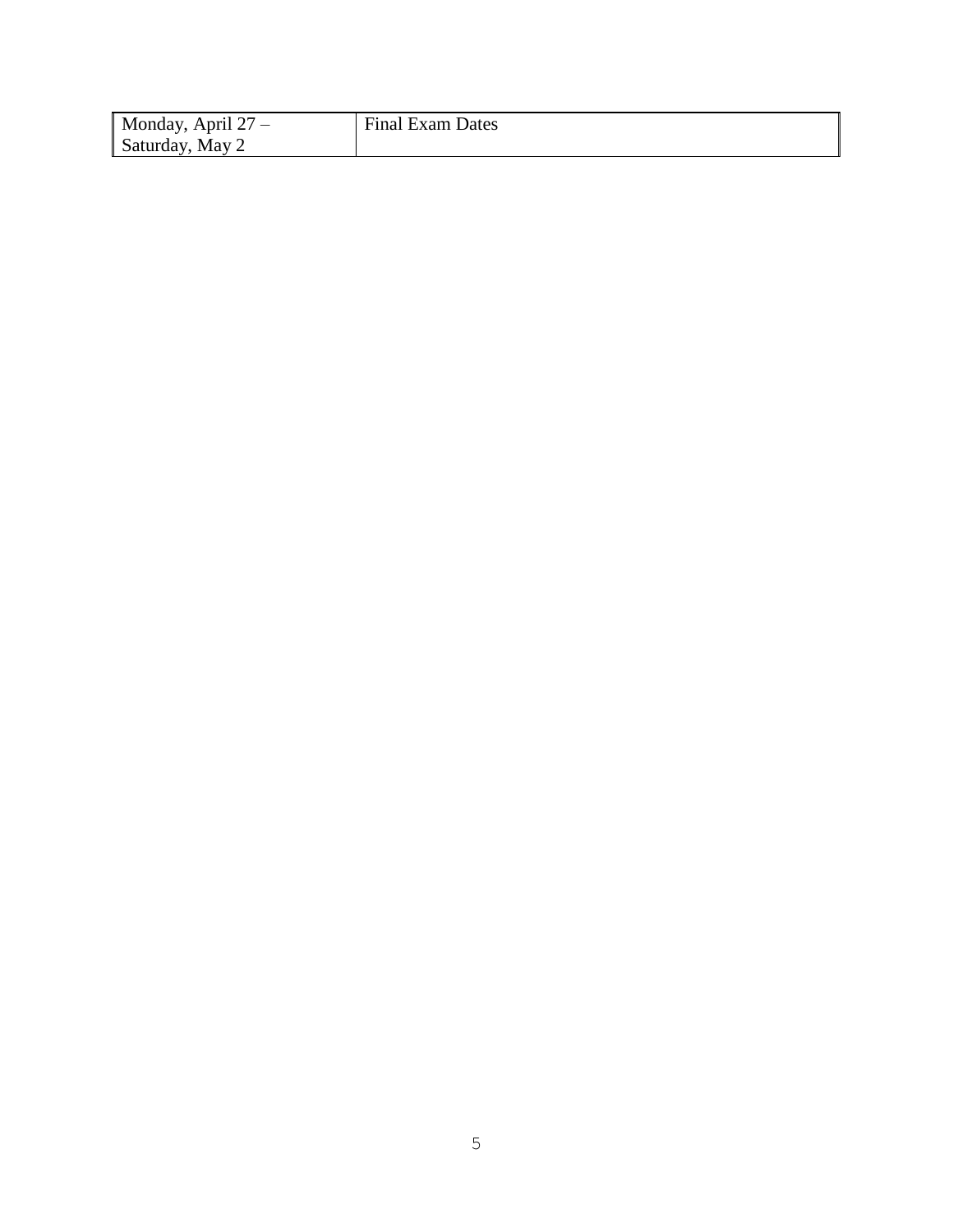### **M.S. in Experimental Curriculum and Degree Completion Requirements**

The Master of Science in Experimental Psychology degree program provides students with a strong academic foundation in the theories and concepts of experimental psychology. Through focused coursework and the experience of mentored independent research, students are equipped with comprehensive skills in scientific inquiry and research methodology. These skills prepare students for admission into a doctoral program in psychology or for career opportunities that include teaching and research in industrial, government, private consulting, health care, and community settings. This program is offered as a day program on the main campus with courses typically offered in 9:00 am-12:00 noon and 1:00 pm to 4:00 pm time slots and with specific thesis requirements. Student cohorts are accepted into the program each fall.

#### **Admissions Requirements**

To be considered for admission to graduate study in the master's program in Experimental Psychology, the applicant is required to present evidence of scholastic ability and a strong interest in the area of psychology and research. The preferred applicant should have a GPA of 3.0 in the last 60 credits of undergraduate study OR completion of a minimum of 18 credits of graduate study with a GPA of 3.0 or better and combined verbal and quantitative GRE score of 300.

To apply for admission to this program, prospective students must each submit:

- Completed online application
- \$50 nonrefundable application fee (due at time of application)
- Transcripts from all previously attended higher-education institutions
- Official GRE report
- Official GRE score for the Subject Test in Psychology (required only for applicants who did not major in psychology as undergraduates)

• Personal statement of approximately 500 words on the applicant's objectives in applying to the program

• Three letters of recommendation on official letterhead from professionals who can speak to the applicant's academic and scholarly accomplishments (e.g., professors familiar with students previous academic work)

 For graduates of foreign institutions (where English is not the primary language of instruction): Demonstrate English-language proficiency by submitting documentation of one of the following: successful completion of a degree at an approved U.S. institution of higher education where English is the primary language of instruction; Test of English as a Foreign Language (TOEFL) official score of at least 213 on the computerized test, at least 550 on the paper test format, or at least 79 on the Internet format; official IELTS score of at least 6.0. Note: The university accepts the Pearson Test of English-Academic (PTE-Academic) as an alternative option to the TOEFL as proof of English proficiency. The minimum required overall score for the PTE-Academic is 54.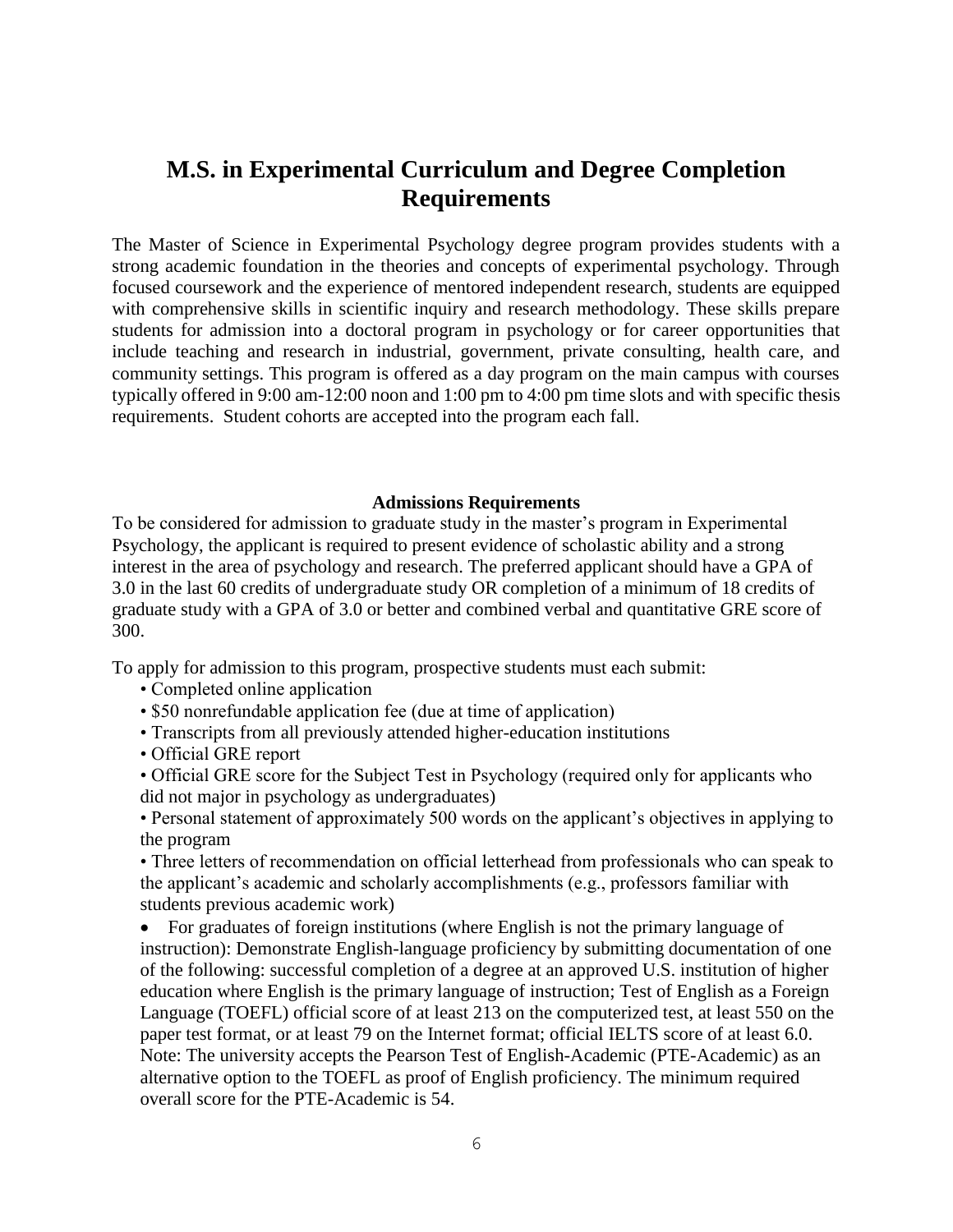All required documentation must be submitted to Enrollment Processing Services (EPS) at the following address:

#### **Enrollment Processing Services**

Nova Southeastern University Attn: College of Psychology 3301 College Avenue P.O. Box 299000 Fort Lauderdale, Florida 33329-9905

Prospective graduate students must submit all required application materials prior to June 1st in order to be evaluated for fall admission. Official transcript(s) showing all post-secondary coursework to date must be submitted as part of these materials.

#### **Program Requirements**

The successful M.S. in Experimental Psychology graduate is expected to:

- 1. Demonstrate knowledge of major concepts, theories, and supportive research in the four non-clinical foundational areas of experimental psychology (biological, cognitive, developmental, and social psychology) and in experimental design and analysis;
- 2. Apply research skills in at least one area of experimental psychology by carrying out an independent piece of research in at least one area of experimental psychology with collaboration from a faculty mentor, in the form of a thesis;
- 3. Demonstrate the ability to write experimental reports using APA format and language of the discipline.

## **Major Course Requirements (33 credits)**

| <b>Core Courses (12 credits)</b>                |                                                                |  |
|-------------------------------------------------|----------------------------------------------------------------|--|
| <b>PSYC 5100</b>                                | Behavioral Neuroscience (3 credits)                            |  |
| <b>PSYC 5200</b>                                | Cognitive Psychology (3 credits)                               |  |
| <b>PSYC 5300</b>                                | Developmental Psychology (3 credits)                           |  |
| <b>PSYC 5400</b>                                | Social Psychology (3 credits)                                  |  |
| <b>Required Methodology Courses (9 credits)</b> |                                                                |  |
| <b>PSYC 5900</b>                                | Psychological Quantitative Methods I (3 credits)               |  |
| <b>PSYC 5910</b>                                | Psychological Quantitative Methods II (3 credits)              |  |
| <b>PSYC 5920</b>                                | Research Methods in Experimental Psychology (3 credits)        |  |
| Thesis (6 credits)                              |                                                                |  |
| <b>PSYC 6000</b>                                | Master's Thesis (3 credits, repeatable)                        |  |
| <b>Elective Courses (6 credits)</b>             |                                                                |  |
| <b>PSYC 5110</b>                                | Sleep, Dreams, and Consciousness (3 credits)                   |  |
| <b>PSYC 5120</b>                                | Comparative Psychology (3 credits)                             |  |
| <b>PSYC 5210</b>                                | Sensation and Perception (3 credits)                           |  |
| <b>PSYC 5310</b>                                | Seminar in Self-concept Development (3 credits)                |  |
| <b>PSYC 5320</b>                                | Seminar in Gender and Development (3 credits)                  |  |
| <b>PSYC 5330</b>                                | Seminar in Social and Personality Development in Childhood (3) |  |
|                                                 | credits)                                                       |  |
| <b>PSYC 5410</b>                                | Evolutionary Psychology (3 credits)                            |  |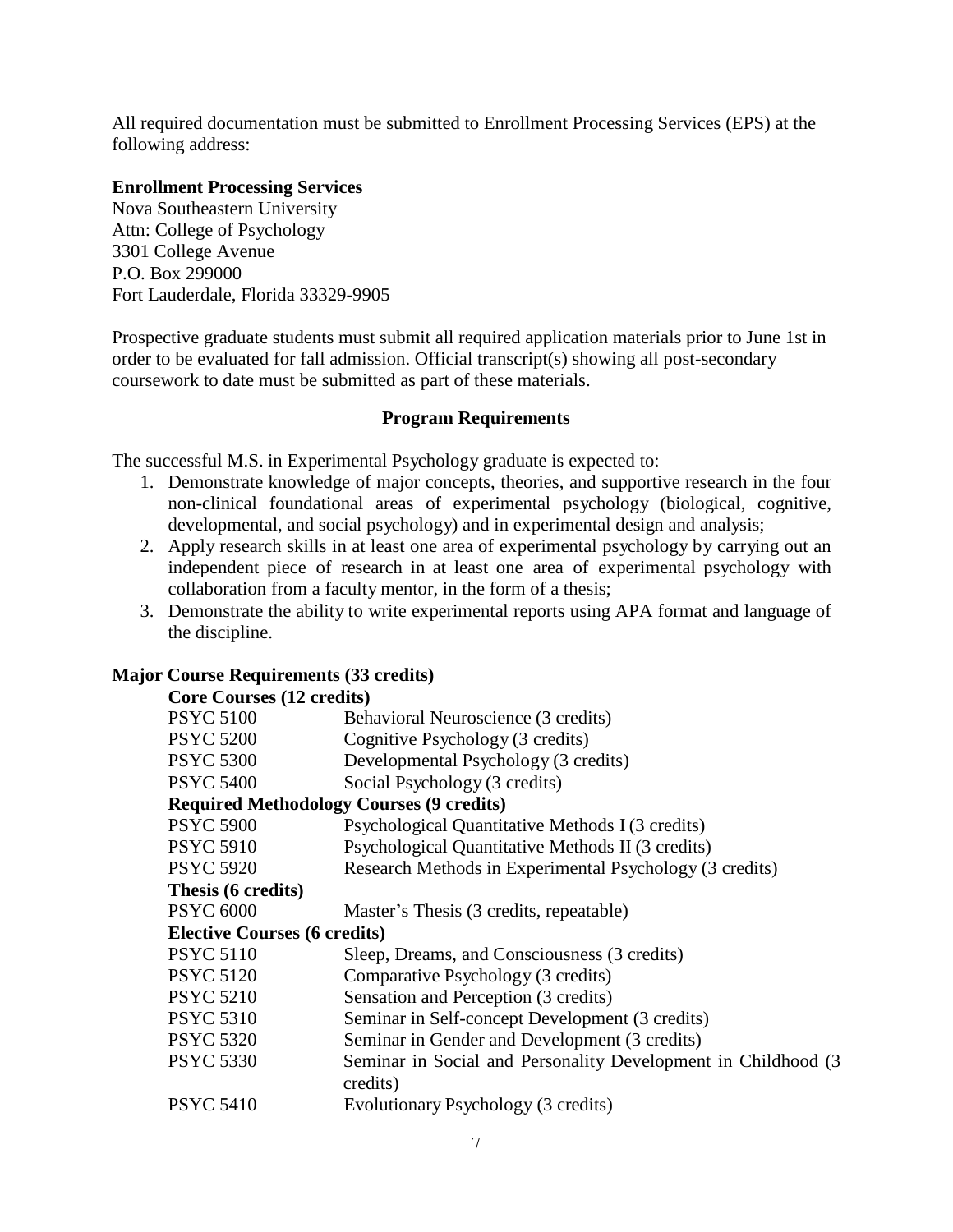| <b>PSYC 5430</b> | Interpersonal Perception (3 credits)                       |
|------------------|------------------------------------------------------------|
| <b>PSYC 5440</b> | The Social Self (3 credits)                                |
| <b>PSYC 5510</b> | Personality and Individual Differences (3 credits)         |
| <b>PSYC 5520</b> | Applied Behavior Analysis (3 credits)                      |
| <b>PSYC 5600</b> | History and Systems in Experimental Psychology (3 credits) |
| <b>PSYC 5700</b> | Grant Writing and Getting Published (3 credits)            |

#### **Comprehensive Examination**

Upon completing core content coursework and the first core methodology course, students must take and pass a comprehensive examination with a score of 70% or better. This examination is designed to measure acquired knowledge in the core content areas of the program and basic research methodology. The questions are developed by the psychology faculty members who teach in these areas.

Students have two opportunities to pass the comprehensive examination. Students who do not pass the comprehensive examination after the second attempt will be dropped from the degree program. Comprehensive exams are taken at the end of the students' first year, in May. A second attempt to pass the exam can be completed in August, prior to the start of the second year in the program. Failure to pass the exam within two attempts will result in dismissal from the program. Students can appeal to the department chair for a third attempt at the exam.

#### **Thesis**

The thesis represents the culmination of the student's work in this program. Completing and successfully defending the thesis demonstrates that the student can work independently, integrate discipline-specific information, and respond to feedback. The student must complete 6 credits of thesis coursework (at 3 credits per semester) to meet degree requirements.

If a student has not successfully defended his/her thesis after completing 6 credits of thesis coursework, the student must remain enrolled in thesis credits for each additional semester during which he/she is working on the thesis, including the semester of defense. During this time, the student must maintain active status in the degree program. Students may complete a maximum of 12 credit hours of thesis work.

#### **Academic Standing**

Students admitted into the program are on track for degree candidacy without an additional formal matriculation process. Students must maintain a cumulative grade point average of 3.0 or greater throughout the program. Students whose cumulative GPA falls below 3.0 will be placed on academic probation for one semester. Students on probation who fail to raise their GPA to 3.0 or higher will be dismissed from the program. Students who receive two grades below a B minus (B-) or a grade of F in any course will be dismissed from the program.

#### **Length of Program**

The average length of time to complete the program is 2 years.

#### **Model Curriculum**

The following pages contain the model curriculum to be followed by students entering the program in 2019-2020 academic year and descriptions of all required and elective courses offered by the program.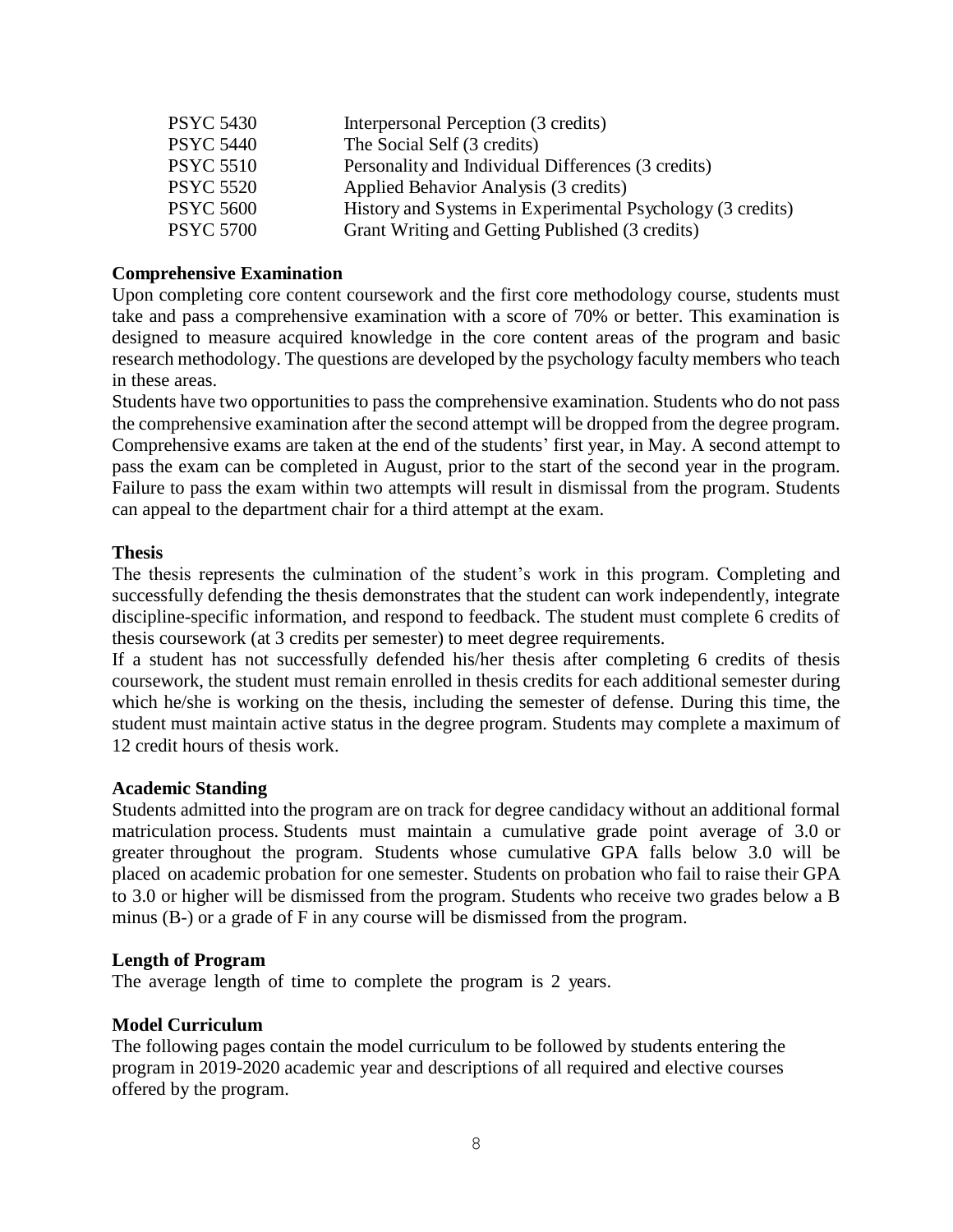| Year 1 |                  |                                          |
|--------|------------------|------------------------------------------|
| Fall   | <b>PSYC 5200</b> | Cognitive Psychology                     |
|        | <b>PSYC 5400</b> | Social Psychology                        |
|        | <b>PSYC 5920</b> | <b>Research Methods</b>                  |
| Winter | <b>PSYC 5100</b> | <b>Behavioral Neuroscience</b>           |
|        | <b>PSYC 5300</b> | Developmental Psychology                 |
|        | <b>PSYC 5900</b> | Psychological Quantitative Methods I     |
| Year 2 |                  |                                          |
| Fall   | <b>PSYC 5910</b> | Psychological Quantitative Methods II    |
|        | <b>PSYC 5410</b> | Evolutionary Psychology <sup>*</sup>     |
|        | <b>PSYC 6000</b> | Master's Thesis                          |
| Winter | <b>PSYC 5510</b> | Personality and Individual Differences * |
|        | <b>PSYC 6000</b> | Master's Thesis                          |

**\*** Electives are selected at the cohort level, with consideration given to student interests and faculty availability.

#### **Experimental Psychology Course Descriptions**

#### **PSYC 5100 Behavioral Neuroscience (3 credits)**

This course emphasizes the principles of behavioral neuroscience, stressing the methods and rationales used to acquire information and reach conclusions about brain mechanisms underlying behavior. Students will survey topics related to the biology of psychology including: the basic anatomy of the nervous system, the normal physiological functions of the nervous systems, cellular electrophysiology, behavioral disorders, and brain diseases. The course also reviews current research on the role of biological basis of behavior. The relative contribution of heredity and environment will also be examined.

#### **PSYC 5110 Sleep, Dreams, and Consciousness (3 credits)**

The focus of this course is to provide students with an in-depth introduction to the biological and behavioral features of various states of consciousness, with a focus on sleeping and dreaming, as well as on several altered states of consciousness. Neural correlates of consciousness form the core of the course.

#### **PSYC 5120 Comparative Psychology (3 credits)**

This course will explore research on animal behavior conducted in the field and lab by psychologists, biologists and anthropologists. The course will cover the comparison of behavior and cognition across a broad range of animal species. Includes phenomena, principles, mechanisms, theories, and research techniques. Applications of evolutionary theory emphasized and implications for humans explored.

#### **PSYC 5200 Cognitive Psychology (3 credits)**

This seminar reviews historical and current research in cognition. Topics include literature from cognitive psychology, cognitive neuroscience, cognitive development, and social cognition. Students in this course are expected to take an active role in class and express their ideas and opinions in class.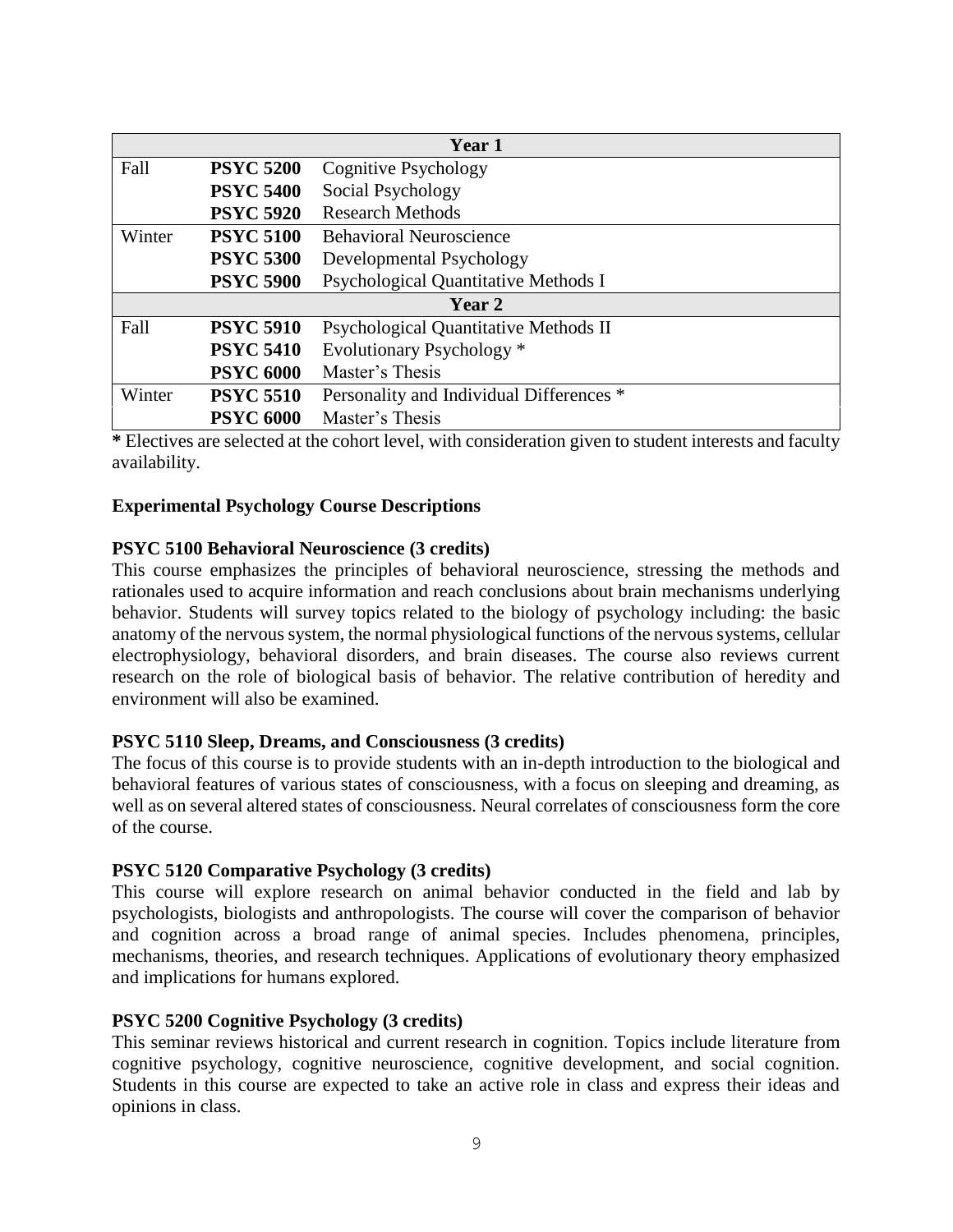#### **PSYC 5210 Sensation and Perception (3 credits)**

In this course, students are introduced to the relationship between the process of transducing physical energy into neural energy. This class will also review the interpretation of sensation.

#### **PSYC 5300 Developmental Psychology (3 credits)**

This course is designed to provide graduate students with a broad overview of current theories and research in developmental psychology. The focus of this seminar is the examination of development during infancy and childhood, including biological, cognitive, social, emotional, and cultural aspects. In particular, we will focus on theories, research, and applications for everyday interactions and contexts to garner an appreciation and understanding of normative and nonnormative patterns of development. The principal goal of this course is to help students develop foundational knowledge about child development, and also to develop analytical skills for evaluating and conducting developmental research.

#### **PSYC 5310 Seminar in Self-Concept Development (3 credits)**

This course will examine theory and research on self-concept development. Current issues will be identified and relevant theoretical and empirical work critically examined. Students will gain a comprehensive overview of the field as well as an introduction to a number of specific empirical areas of research related to the psychological study of self-concept development. Readings will be assigned from both the developmental and the social psychology disciplines, with the goal of integrating information from these two sources so as to identify promising future directions as well as current trends in the field. Prerequisite: PSYC 5300 and PSYC 5400.

#### **PSYC 5320 Seminar in Gender and Development (3 credits)**

This course introduces students to theories and research on gender role expectations and their influence on the psychosocial developmental experience of men, women, and children. This course will examine the impact of gender and gender role systems on developmental processes. Students will survey contemporary theory and research on gender systems and roles and the impact of gender on psychosocial development and relationship processes. Current gender research will be applied to understanding self-concept, achievement, work, relationships, and violence. Students will gain a comprehensive overview of the field as well as an introduction to a number of specific empirical areas of research related to the psychological study of gender role development. Prerequisite: PSYC 5300.

#### **PSYC 5330 Seminar in Social and Personality Development in Childhood (3 credits)**

This course will survey theory and research in the field of social and personality development. The general goal of the course is to provide an introduction to the scientific study of processes in personality and social development with an emphasis on basic theory and research rather than applied topics such as child rearing and educational practices. Prerequisite: PSYC 5300.

#### **PSYC 5400 Social Psychology (3 credits)**

This course is designed to provide graduate students with a broad overview of current theories and research in social psychology. This course will review, in detail, the scientific study of how people's thoughts, feelings, and behaviors are influenced by the real or imagined presence of other people. Topics such as self-perception, judgment and decision-making, rationalization, attitude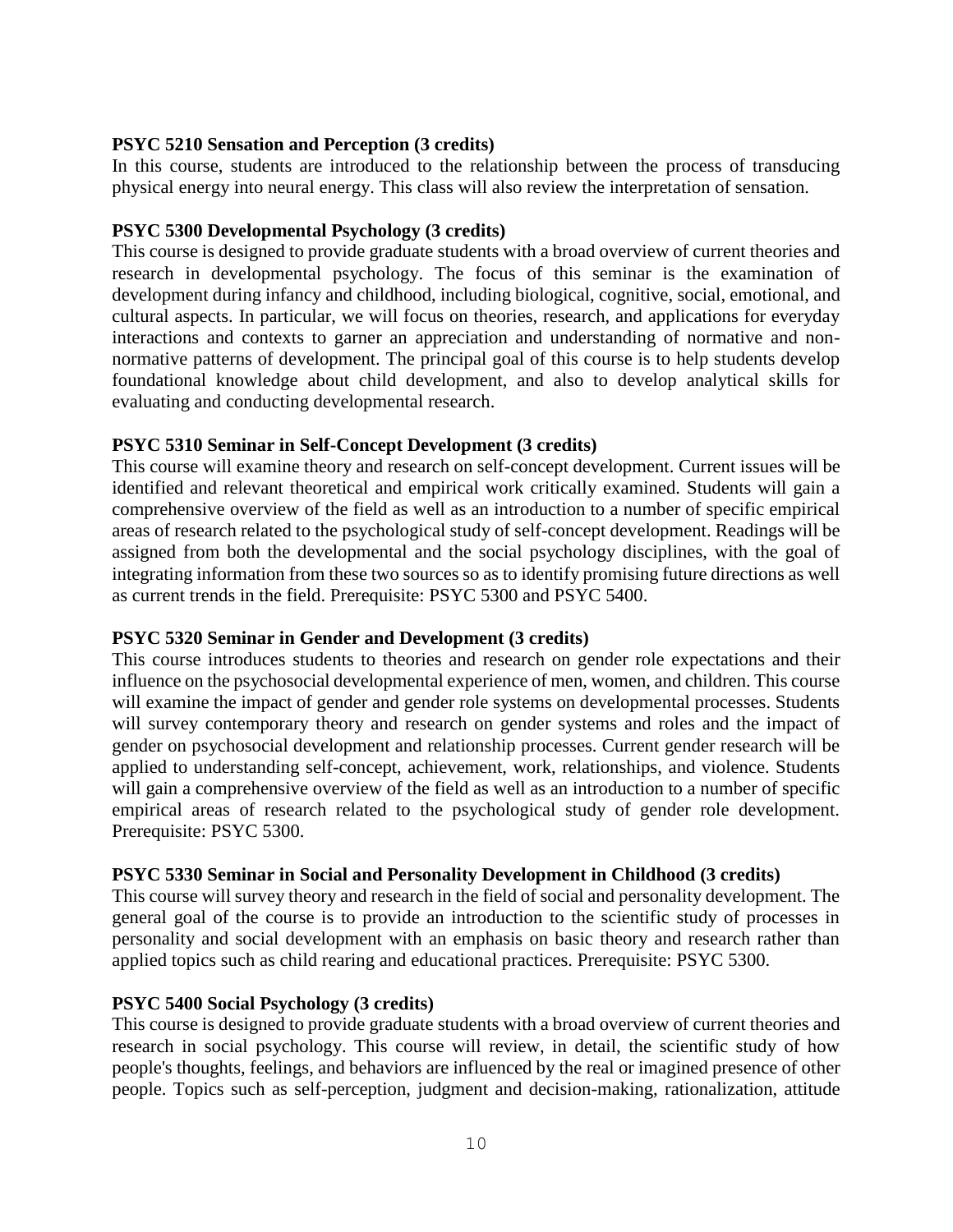change, conformity, social influence, obedience, attraction, love, aggression, violence, altruism, deception, nonverbal communication, and prejudice will be covered.

#### **PSYC 5410 Evolutionary Psychology (3 credits)**

This course serves as an overview to the theoretical approach of evolutionary psychology as well as a survey of the major topics areas that have been approached from an evolutionary perspective. Adaptationism, the theoretical approach that understands present-day behavior and mental processes as products of past Darwinian selection pressures, is central to this course. Students are expected to develop the ability to evaluate adaptationist hypotheses, to understand the fundamental differences between the evolutionary approach and traditional social science approaches (esp. tabula rasa behaviorism), and to recognize/avoid the common errors of naïve adaptationism. As such, the course will also present necessary information from the field of evolutionary biology (intragenomic conflict, special design criteria, the evolution of sex, etc.).

#### **PSYC 5430 Interpersonal Perception (3 credits)**

This course examines the psychological processes involved in our perception of others' behavior, personality, and affective states. The goal of the course is to provide students with a broad survey of the factors that influence the way in which we perceive people, and to give students experience with the methods with which experimental psychology investigates these issues. Readings are from such diverse fields as nonverbal communication, social cognition, empathy, gender studies, cognitive development, and personality psychology.

#### **PSYC 5440 The Social Self (3 credits)**

This course is a study of the social construction of identity. The focus of the course centers on (a) an analysis of identity from early theorists (e.g., James, Mead and Cooley) to more contemporary theorists, and (b) the various social elements of individuals' lives that contribute to a sense of self.

#### **PSYC 5510 Personality and Individual Differences (3 credits)**

This course serves as an overview to the study of inter-individual variation among humans and is, therefore, a complement to most psychology courses, in which the content is based on the group means from relevant studies. Much of the course will be devoted to personality theories, but variations in intelligence (e.g., 'g' factor intelligence), sexuality (e.g., sexual orientation), emotions (e.g., emotional lability), and localization of brain function (e.g., lateralization of language comprehension) will also be given thorough treatment.

#### **PSYC 5520 Applied Behavior Analysis (3 credits)**

This course introduces students to ABA through readings, lecture, homework assignments, and exercises; the content, although applicable to the normal population, relates specifically to people with developmental disabilities. The students will learn about basic principles of behavior and how to apply them to produce effective, ethical, and meaningful change in the behavior of people they support. The students learn how to assess the functions or causes of behavior, develop interventions appropriate to those functions, design behavior intervention programs, and assess their effectiveness.

#### **PSYC 5600 History and Systems in Experimental Psychology (3 credits)**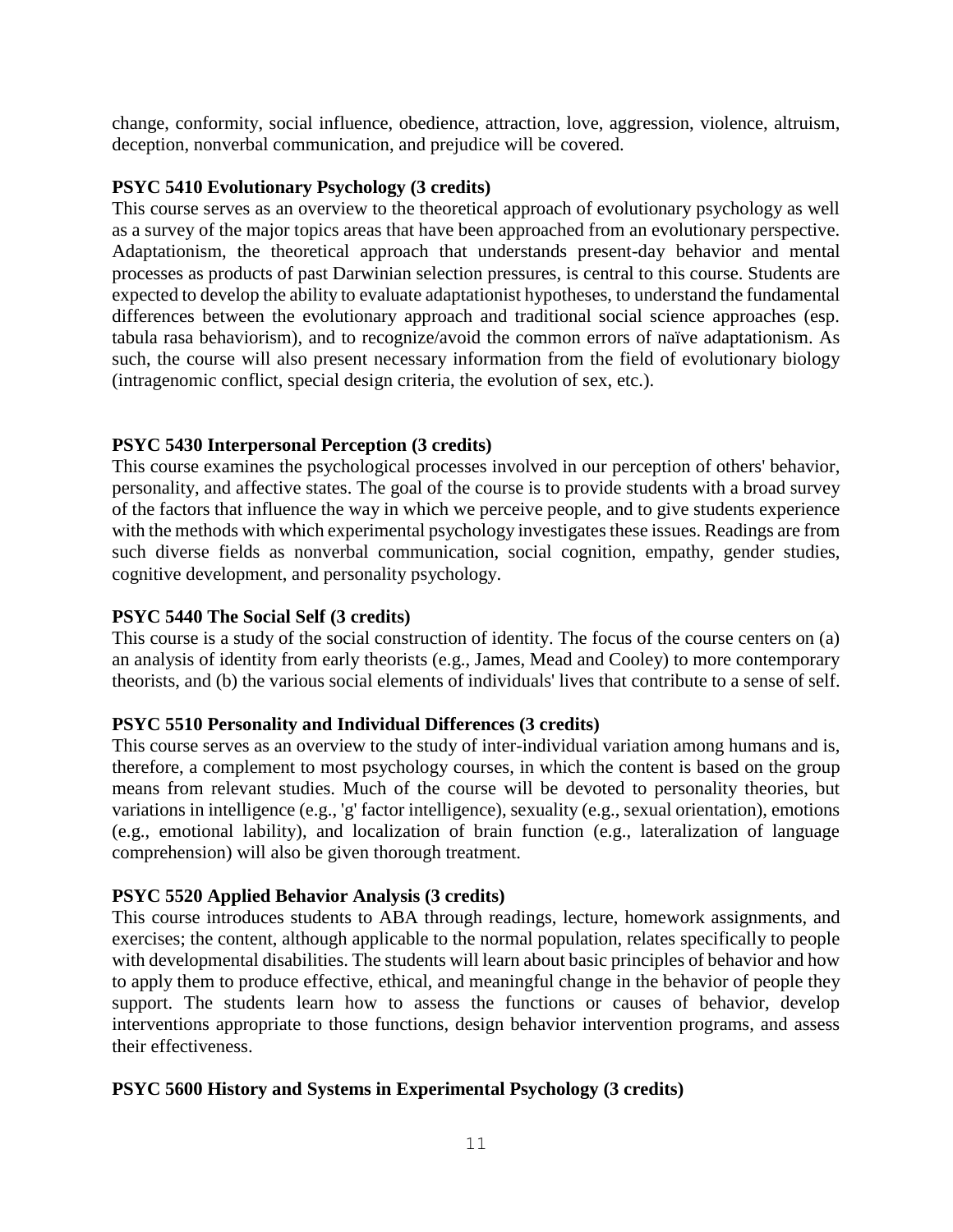This course will introduce students to the development of modern psychological thought beginning with the Greeks. While some topics such as dualism, will be discussed in terms of earlier origins, the emphasis will be upon the development of post-renaissance concepts such as mechanism, determinism, and empiricism. The origins of the scientific method and the early attempt to apply this methodology to the psychological issues will also be presented from several perspectives. Particular attention will also be given to the antecedents, formal developments and ultimate fate of the major schools of thought in contemporary psychology.

#### **PSYC 5700 Grant Writing and Getting Published (3 credits)**

Students in this course will learn how to research and identify potential grant sources and develop the skills needed to successfully write competitive grant proposals. Students will practice writing and reviewing proposals, with specific concentration on the following components: (a) statement of need/ rationale, (b) implementation strategies, (c) outcomes, (d) personnel, (e) evaluation, and (f) budget.

#### **PSYC 5900 Psychological Quantitative Methods I (3 credits)**

This course will focus on the theory and application of the most commonly used parametric statistical methods in Psychology. Specifically, this course will explore the relationship between advanced statistical methods and psychological research methods by providing students with an advanced understanding of the univariate methods commonly used for the analysis of behavioral data.

#### **PSYC 5910 Psychological Quantitative Methods II (3 credits)**

Study of multiple-response, multi-factor regression analysis, multivariate analysis of variance, alternative models in factor analysis, moderator/mediator effects, dyadic data analysis, and statistical classification methods. Prerequisite: PSYC 5900

#### **PSYC 5920 Research Methods in Experimental Psychology (3 credits)**

This course covers the methodological tools used in psychological research studies, with specific emphasis on observational, correlational, experimental, and quasi-experimental designs. Students will develop testable hypotheses, design a quantitative experimental research study, and use APAformat to write a report similar to those found in professional psychological journals.

#### **PSYC 6000 Master's Thesis (3 credits)**

In this course, the student will conduct and report an extensive independent research project under supervision of a faculty advisor. As part of the master's thesis the student will develop scientific questions and hypotheses, study design, data collection, data analysis, interpretation of the results. The students will also write a report and successfully defend the study to the master's thesis committee in an oral colloquium. This course is repeatable. Prerequisites: Permission of Department Chair.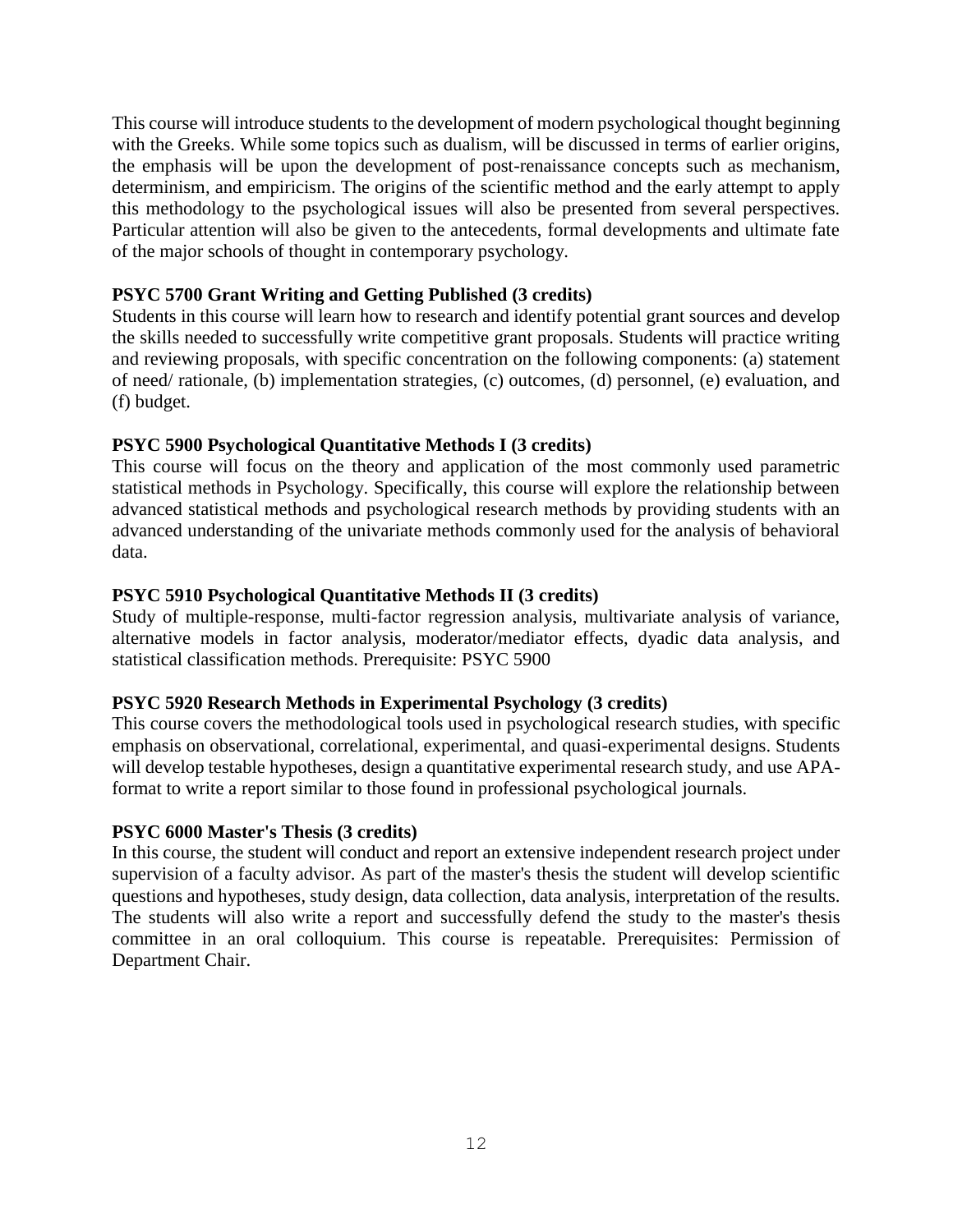#### **Research Training**

Upon completion of the program, all M.S. students will exhibit research-related competencies that reflect their ability to engage and disseminate scholarly research. These competencies will be developed through a variety of experiences in the program, including coursework and completion of the thesis, as well as through activities associated with dissemination of research.

#### **Course work**

It is expected that M.S. students will be actively involved in research throughout their graduate training. The research course sequence is structured both as an apprenticeship in the acquisition of research skills and as a structured individual learning experience. Initially, the required courses PSYC 5920 (Research Methods in Experimental Psychology), PSYC 5900 (Psychological Quantitative Methods I), and PSYC 5910 (Psychological Quantitative Methods II) provide students with the opportunity to gain discipline-specific knowledge in the areas of research methods and statistical analysis.

#### **Thesis**

The thesis project is a critical component to the development of M.S. students' research skills. The first step in this process is the identification of a thesis advisor. The thesis advisor must be a full-time NSU Department of Psychology and Neuroscience faculty member in the student's discipline. Ideally, the thesis advisor will have expertise that is relevant to the student's area of study. Students are encouraged to meet with faculty in the department within the first several weeks of the semester to start identifying a thesis advisor, with the expectation that students will have identified an advisor by the end of their first semester.

In consultation with the advisor, students then select additional faculty members to be a part of the thesis committee. Experimental psychology students must select one or two additional committee members who may be any NSU faculty member. A third member of the committee may be an individual external to NSU.

The thesis advisor meets regularly with the student to set goals, review drafts, and ensure progress. Committee members give feedback on the proposal and the final draft, as well as evaluate the Thesis Defense.

#### **Writing a Thesis Proposal and Submitting an IRB Application**

After selecting a committee, the student must write a short proposal describing the theoretical background, proposed methods, timeline, and budget (if applicable) for the thesis project and submit it to the committee for approval. Under consultation with the committee, the proposal is reviewed to ensure feasibility, clear focus, and potential for development. When the proposal has been approved by the committee members, the student and committee members sign the Thesis Proposal Approval Form (can be obtained from a faculty adviser), and the committee authorizes the student to complete the IRB application form (if applicable). Students should initiate the thesis IRB application process as early as possible, as the process can be time consuming. The necessary requirements and forms are available at [www.nova.edu/irb/manual/forms.html.](http://www.nova.edu/irb/manual/forms.html) Once completed, the student submits the Thesis Proposal Approval Form to the department chair for review and approval.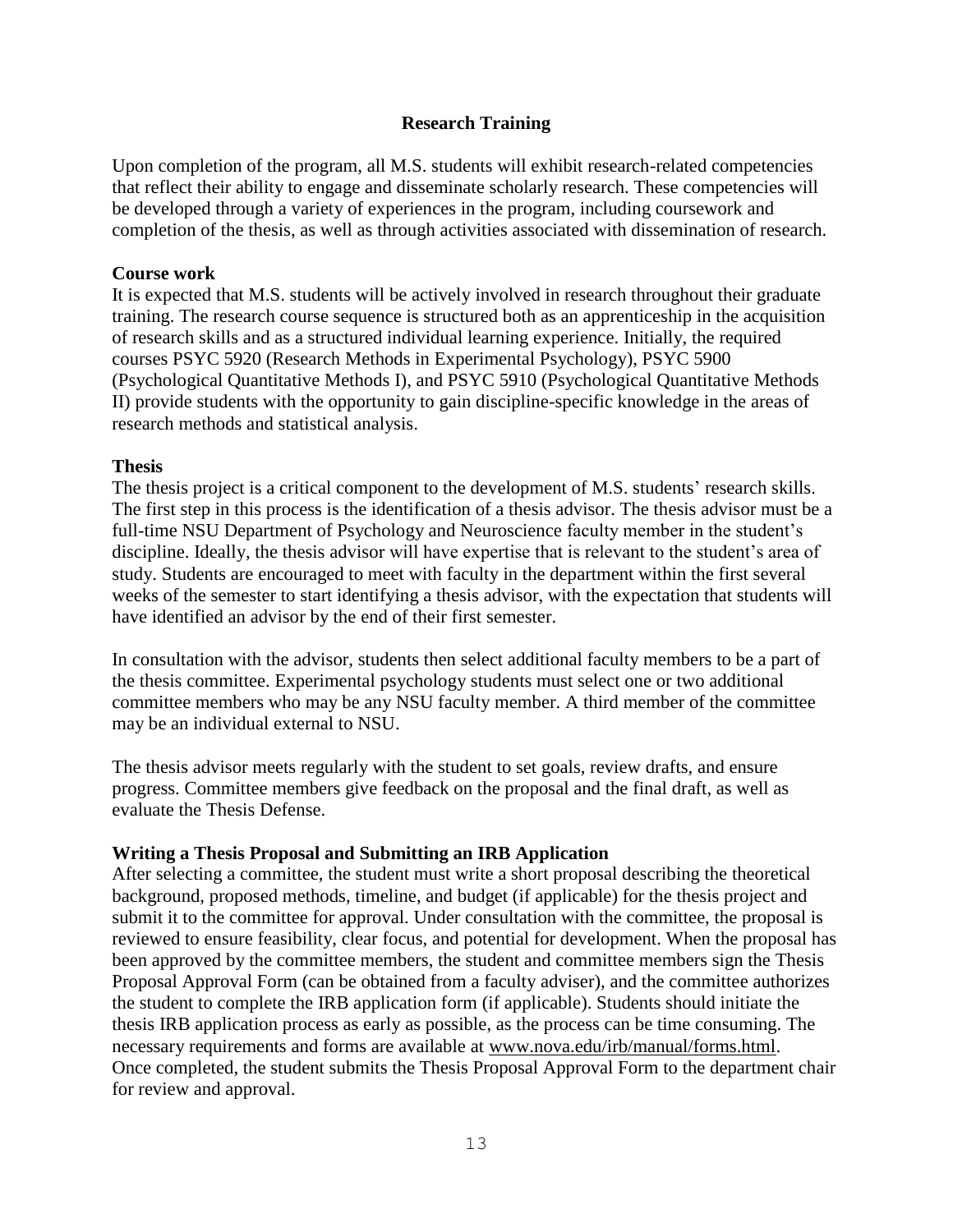Thesis research and data collection should occur according to the approved timeline and IRB specifications (when applicable).

Prior to the defense, the student submits final copies of the project to each committee member and to the department chair.

#### **Thesis Defense**

After the student has submitted final copies of the thesis, he/she will schedule a Thesis Defense, with the thesis committee's approval. **The thesis defense must take place during the student's final semester of the program.** The student and the thesis advisor should discuss appropriate presentation of the project prior to the defense. The defense will be before the graduate faculty and an audience of other students and invited guests. During the event, the student summarizes the project, presents the major findings, and addresses questions from the thesis committee. The student's presentation of the project and answers to these questions will be considered as part of the assessment of the thesis project. After the committee finishes asking questions, audience members will have the opportunity to ask questions of the student.

After the Thesis Defense, the committee members will assess all parts of the project and decide whether or not to recommend approval of the thesis. The committee may require that the student complete further work or revisions following the defense. If approval is recommended, the committee will complete the signature page, and the student will submit the thesis for final approval by the department chair. Finally, the student will submit copies of the thesis to the department chair according to the Thesis Format and Style Guidelines (below).

#### **Important Deadlines**

| Thesis Proposal due to Department Chair midterm week of Fall semester |          |
|-----------------------------------------------------------------------|----------|
| <b>Thesis due to Department Chair</b>                                 | March 1  |
| <b>Thesis Defense</b>                                                 | April 15 |

#### **Format and Style Guidelines for Thesis**

Students must adhere to the following Thesis Format and Style Guidelines. After successful completion of the Thesis Defense, each student will complete the following steps.

- 1. Make all final revisions and prepare one final manuscript according to the following guidelines.
	- o The manuscript should be double-spaced in Times New Roman, 12-point font.
	- o The left margin should be 1.5".
	- o All other margins (top, right, and bottom) should be 1".
	- $\circ$  Page numbers should be placed in a header: top right, 0.5" from the top, numeral only.
	- o Front matter should be prepared.
- 2. Submit an electronic copy of the manuscript, including front matter, in one document to the director of the master's program. The director will review the formatting and alert the student to any necessary changes.
- 3. Once the manuscript has been approved by the director, the student will:
- Submit one final electronic copy to the chair that will become part of the department's digital thesis archive.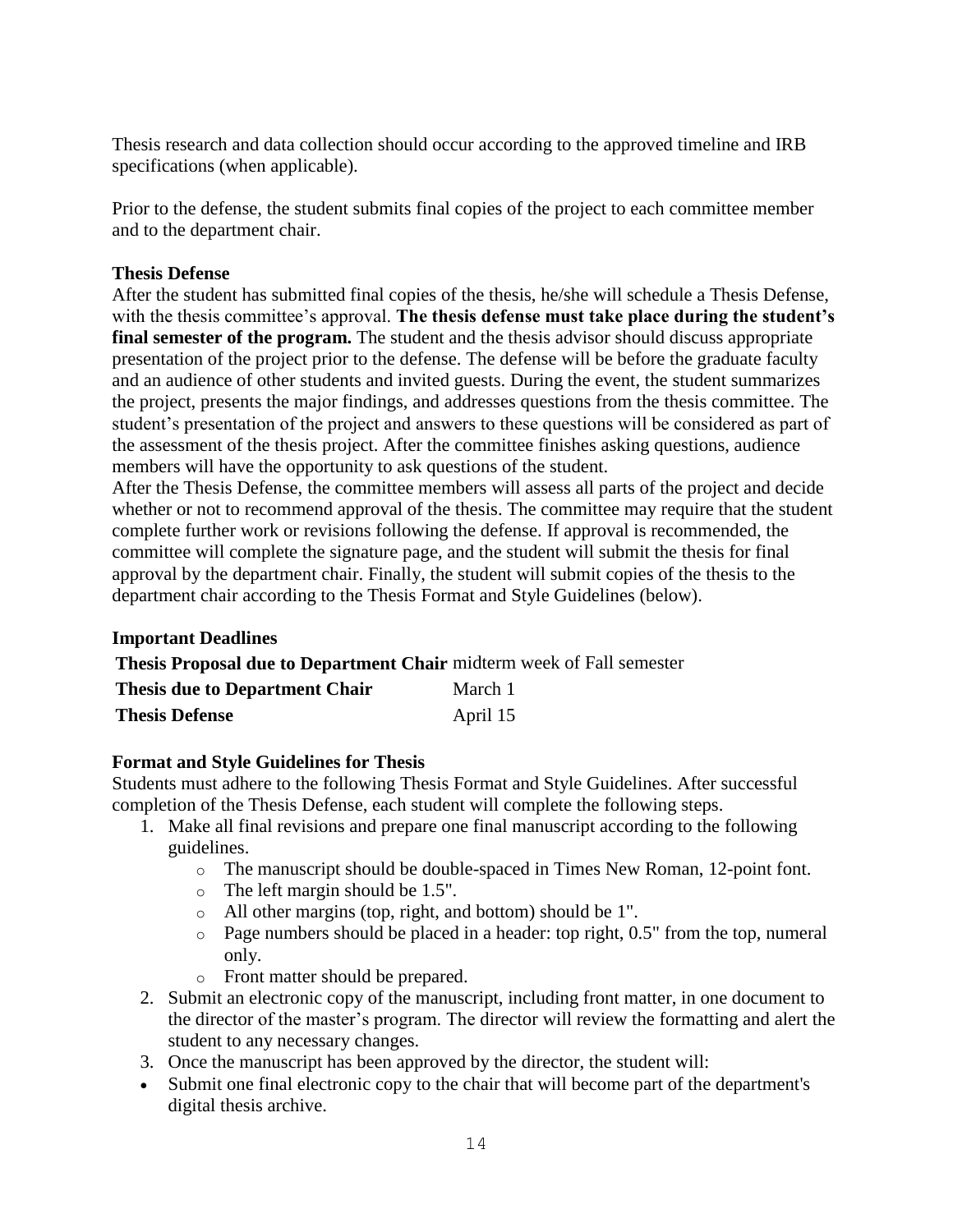Print two copies of the complete manuscript, including front matter, on 100% cotton fiber paper. The signature page must include original signatures. Manuscripts should be submitted to the department chair, will be bound, and will become part of the university and department thesis archives.

If the student would like to have a bound copy, he/she must submit an additional manuscript, including front matter and original signatures, and a check for the total amount. Interested students should ask the chair for current pricing information. All manuscripts should be submitted at the same time.

#### **Additional Research Engagement**

The master's thesis is the *minimum* research requirement; students are strongly encouraged to conduct other research projects (collaborating with their mentor or other faculty members) in addition to the thesis. Students should make an effort to present their research at professional conferences. This additional engagement in research allows a student to possibly gain authorship on research projects that will be completed prior to the conclusion of the student's thesis. As a result, students are able to gain authorship on posters or publications during their tenure in the program.

In addition to the thesis proposal and thesis defense meetings, students are expected to present the research findings at the monthly graduate student talk series meetings. Students will present one time during each year that they are in the program.

Funding for conference travel is available for students in the program through the university Student Government Association travel funds. The application for the funds occurs twice a year and funds are awarded on a competitive basis. Additional travel funds may be available through the College of Psychology.

#### **Research with Human Subjects**

All research conducted at the College of Psychology, including that done with clinic clients, students, or volunteers, must be submitted to the Institutional Review Board (IRB) and receive approval or exemption **prior to beginning the research.** Additional information about IRB procedures are described elsewhere in this handbook. Additionally, IRB policies and procedures can be accessed at the IRB Web site at <http://www.nova.edu/irb/index.html>

#### **Evaluation of Master's Students**

#### **Grading Policy**

The following policies apply to all academic programs in the College of Psychology. All degree programs in the College of Psychology assign grades to course work according to the following system:

| Frade | Points or Percentage Earned | <b>Quality Points</b> |
|-------|-----------------------------|-----------------------|
|       | 93-100                      | 4.00                  |
|       | 90-92                       | - ا د ب               |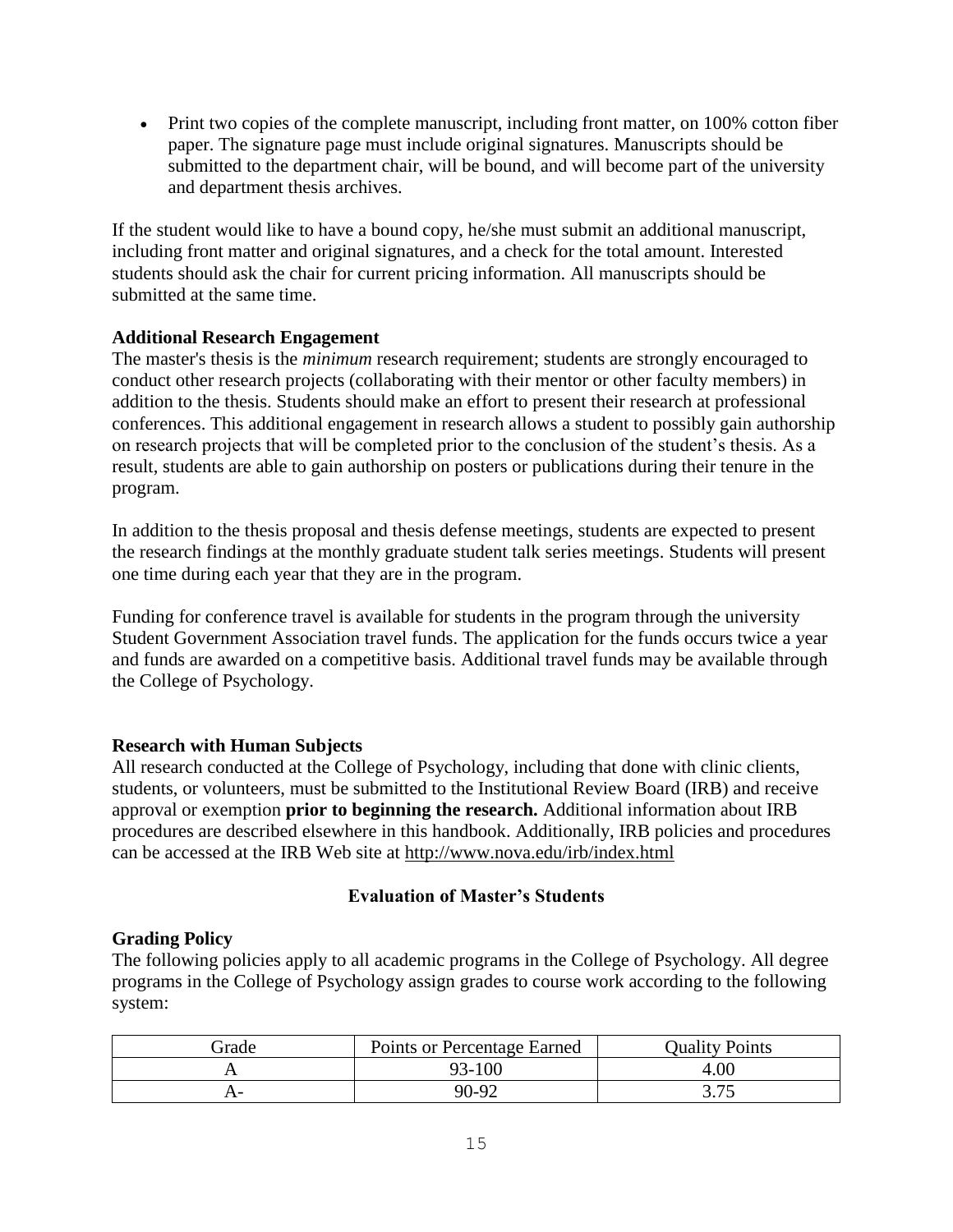| B+ | 88-89    | 3.50 |
|----|----------|------|
|    | 83-87    | 3.00 |
| В- | 80-82    | 2.75 |
|    | 78-79    | 2.50 |
|    | 73-77    | 2.00 |
|    | 70-72    | 1.75 |
|    | Below 70 | 0.00 |

In all courses, a letter grade will be assigned based on the individual instructor's assessment and evaluation of the student's work. Some programs may also use the following grades: P (Pass), I (Incomplete), W (Withdrawn), AU (Audit), and TR (Transfer).

#### **Remediation Process for Coursework: Grade Failure**

A grade lower than B- in a required course does not satisfy curriculum requirements, and the course must be repeated. If a grade lower than B- is received in an elective, the student has the option of repeating the course or taking another that will satisfy the specific curriculum requirement. Both grades shall remain on the student's record and shall count toward an accumulation of below B- grades. If a course is repeated, only the higher of the two grades will be counted toward the student's grade point average.

A student will not be permitted to register for a sequential course when a grade of I or a grade below B- has been received in a prerequisite course. Any student receiving a grade below B- or placed on academic probation is required to meet with the Director of the Experimental Program for advisement.

#### **Before the first class session, dropped courses will be deleted from the student's record.** A

grade of W is assigned when a student withdraws from a course after the "last day to drop courses," indicated in the section on withdrawal from classes and before the 11th scheduled class. A grade of W will appear on the student's official transcript. Students failing to officially withdraw before the 11th scheduled class will be subject to grading as described in the course syllabus. Students should consult the College's academic calendar for specific dates associated with these deadlines.

#### **Grade Reports**

Student grades are disseminated online via SharkLink at [https://sharklink.nova.edu.](https://sharklink.nova.edu/) Legal provisions prohibit the release of personally identifiable information to anyone other than legally authorized persons. Students are permitted to inspect, review, and challenge such information as provided by law.

#### **Incomplete**

A grade of Incomplete (I) is issued in rare cases because of unusual and exceptional circumstances. Students are only eligible for an Incomplete if:

- 50% of the coursework has been completed with a passing grade.
- The remaining coursework must be completed in a time frame agreed upon by the faculty member and not exceeding 10 calendar weeks from the last day of the semester.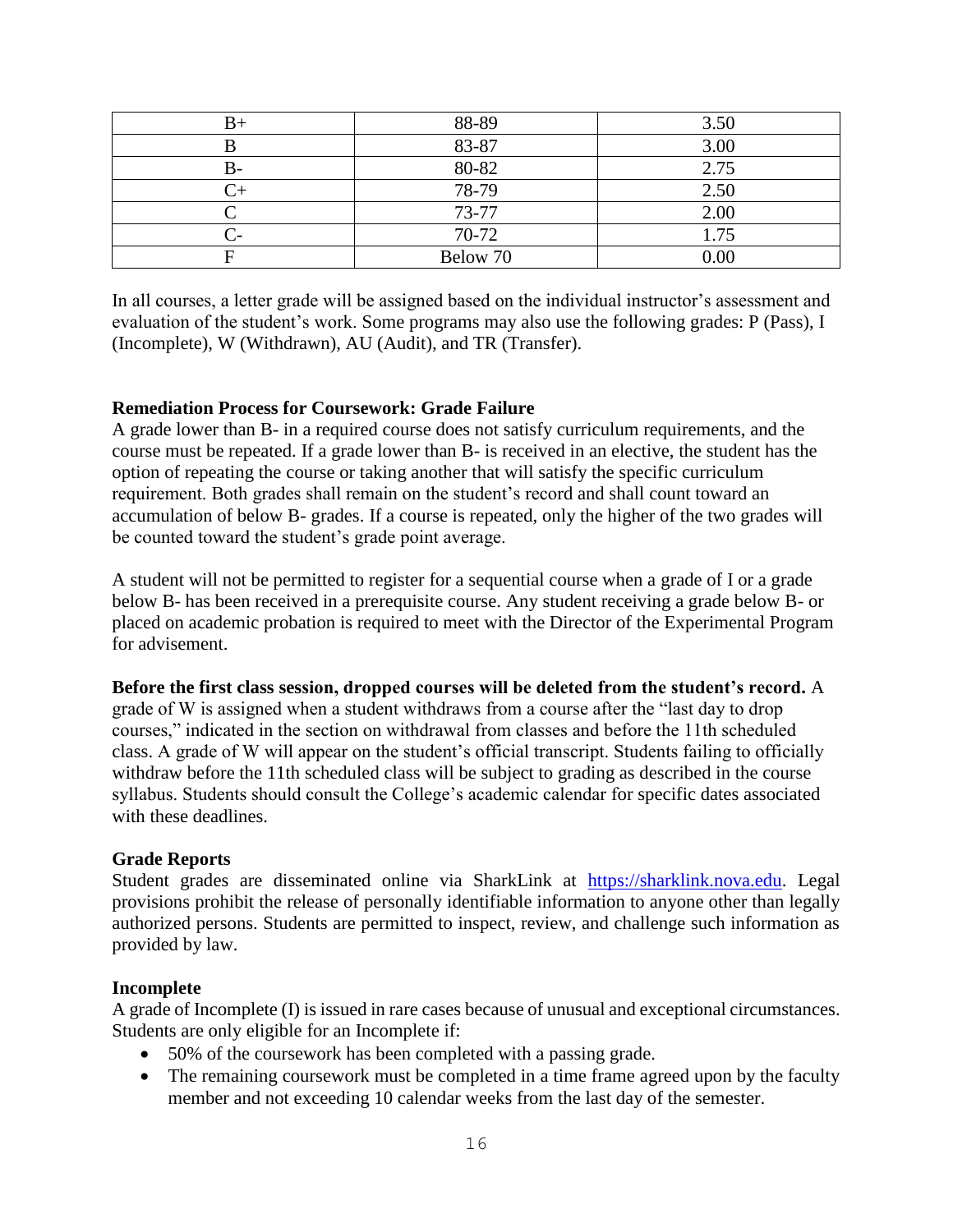It is the student's responsibility to consult the faculty member regarding an Incomplete request. Based on the unusual and exceptional circumstances surrounding the Incomplete request, documentation may be required to be submitted. Both the student and faculty member must sign the Incomplete Grade Agreement Form/Contract prior to the end of the course, and agree upon its conditions.

If the student does not complete the coursework within the agreed upon time period, the Incomplete grade will be changed to the grade earned based on the work accepted by the instructor to date as stipulated in the contract or agreement; the student only gains points for assignments completed that were included in the incomplete agreement. A student who is absent at the final examination without prior approval is generally not eligible to receive an Incomplete grade.

A student must request an "incomplete" from the instructor. If the instructor approves an incomplete, a contract form is signed by the instructor and student and submitted to the Department Chair. The contract must specify the following:

- 1. The requirements to be completed by the student to remove the incomplete.
- 2. The time period within which the student must satisfy the incomplete. The time limit is to be specified by the instructor, but must not exceed 10 weeks from the end of the semester.
- 3. The grade that the student will receive if the incomplete is not satisfied by the conclusion of the specified time period.

Should the instructor choose not to assign an incomplete, the grade assigned will then be based on the instructor's assessment of the quality and quantity of work completed.

A student will not be permitted to register for a sequential course when a grade lower than a Bor an I has been received in a prerequisite course.

#### **Student Conduct – Academic Integrity**

#### **Standards of Conduct**

Students should refer to the full Code of Student Conduct and Academic Responsibility in the NSU Student Handbook [\(http://www.nova.edu/student-handbook\)](http://www.nova.edu/student-handbook). Nova Southeastern University has established clear expectations regarding student conduct and academic responsibility. When these standards are violated, significant disciplinary action can be expected, including expulsion from the university. Students are expected to abide by all university, college, and program rules and regulations as well as all federal, state, and local laws. Students are also expected to comply with the legal and ethical standards of their chosen fields of study.

#### **Academic Integrity in the Classroom**

The university is an academic community and expects its students to manifest a commitment to academic integrity through rigid observance of standards for academic honesty. Faculty members are committed to uphold the standards of academic integrity and do their utmost to prevent academic misconduct by being alert to its possibility. If academic misconduct is detected, the faculty member communicates with the student and takes appropriate grade actions within the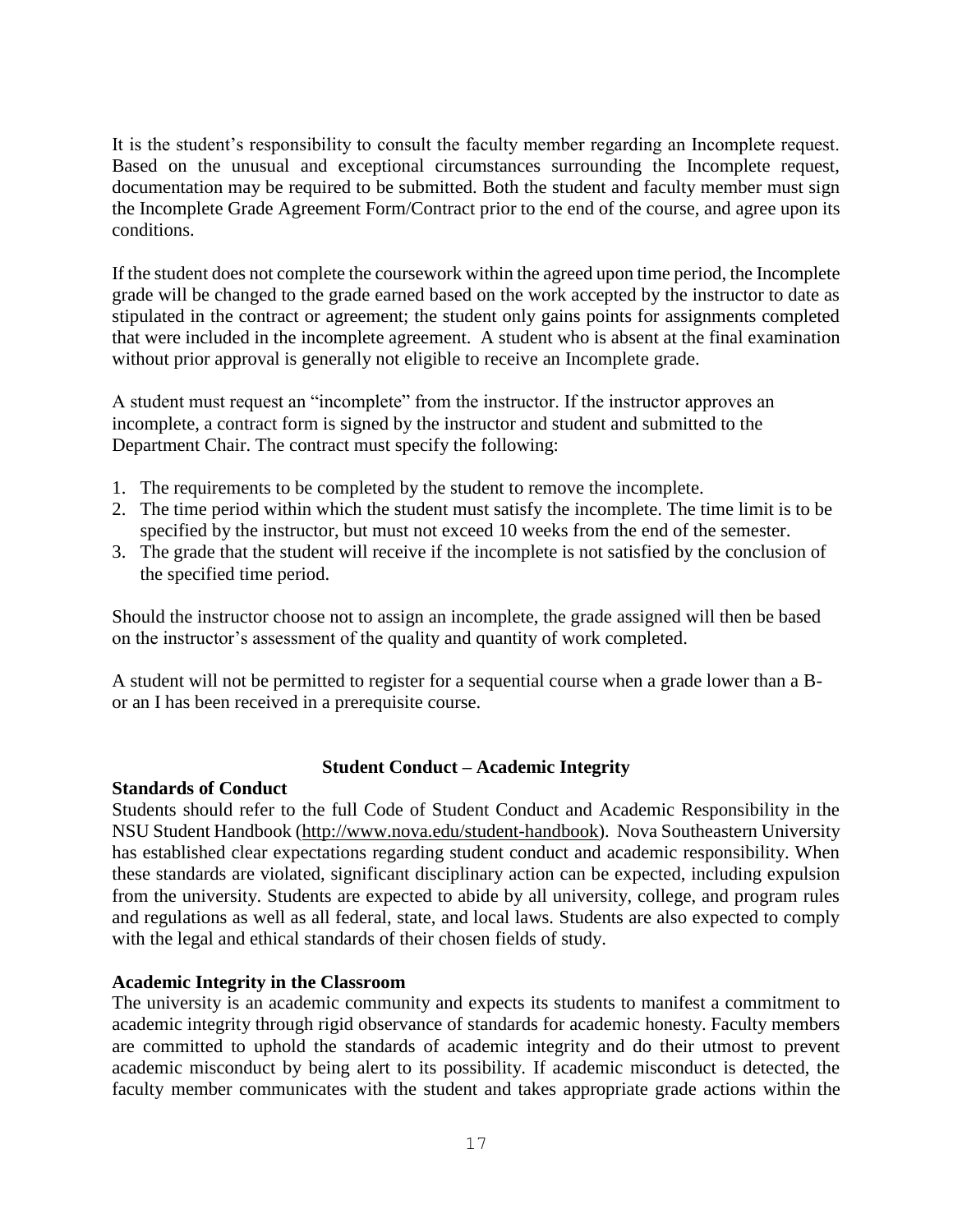scope of the course. Depending on the severity or reoccurrence of the academic misconduct, faculty members file a report with the Professional Standing Committee via the Office of the Dean.

Refer to the NSU Student Handbook [\(http://www.nova.edu/student-handbook](http://www.nova.edu/student-handbook)) and the specific program handbook for information on the NSU academic standards.

#### **Violations of Standards**

Violation(s) of any academic standards, conduct standards, or supplemental standards may result in a complaint being filed against a student to enforce the Code of Student Conduct and Academic Responsibility. Deans, associate deans, or department chairs may, in their discretion, immediately suspend students pending a hearing on charges of academic misconduct or supplementary standards violations. Violations of academic, conduct, or supplemental standards are subject to disciplinary action, up to and including, expulsion from the university.

#### **Professional Standing Committee**

The Professional Standing Committee of the College of Psychology is appointed by the dean of the college and serves in a variety of capacities related to the review of student professional standing matters. The committee consists of faculty, a student representative and other members as appointed by the dean.

The committee may be asked to review alleged violations of the University Student Code of Conduct, including academic standards and ethical standards of the field. In addition, the committee may conduct reviews concerning emotional, or behavioral problems serious enough to suggest interference with professional functioning, academic performance, or performance in a clinical practicum or internship setting.

The purpose of the committee's review and recommendations are not limited to disciplinary actions; but may encompass efforts to remediate a deficiency or problems so that the student can continue his or her education and function competently as a professional. Committee activities are designed to insure a process by which all relevant facts can be determined, including providing the student with full opportunity to present important information. Actions the committee may recommend to the dean could include, but are not limited to, remediation, referral, warning or sanctions up to suspension or termination.

In instances of complaints regarding violations of Student Conduct and Academic Responsibility, the dean or associate dean may charge the committee with conducting a formal investigation into the facts pertaining to allegations of misconduct. In such cases the committee will adhere to professional standing committee guidelines that insure a timely and complete review of the facts. The process will insure that the student and involved parties have the opportunity to present relevant information.

#### **Academic Standing**

The academic standing policy for all graduate programs in the College of Psychology requires students to maintain a minimum cumulative grade point average of 3.0. In addition, other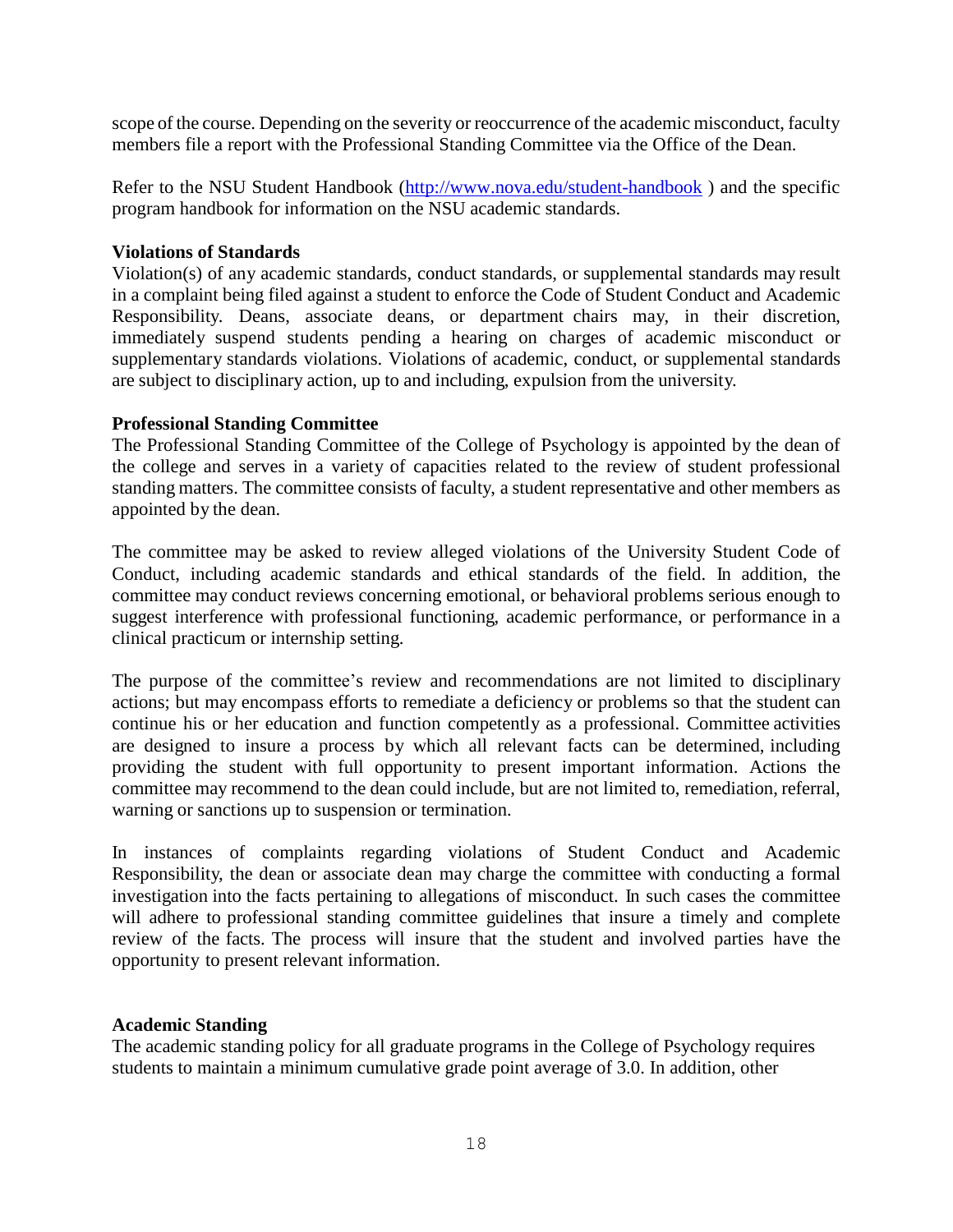minimum requirements are in existence as outlined below. Failure to meet these requirements will result either in academic probation or dismissal.

**Probation.** Academic probation will occur automatically when any of the following conditions exist:

- 1. The cumulative grade point average falls below 3.0.
- 2. Three concurrent incompletes (I) appear on the transcript.

The student, the Program Director, and the Chair of the Department of Psychology and Neuroscience will be notified in writing of the student's probationary status by the Director of Academic Affairs.

The student is allowed one semester to remove probationary status. While on probation, students must maintain full-time enrollment.

No student on academic probation will be permitted to sit for Thesis defense or register for Thesis Research credit.

Academic probation may affect the student's financial aid status.

**Dismissal.** Automatic dismissal from the experimental program in the College of Psychology will occur when any of the following conditions exist:

- 1. Academic probation extends beyond one semester.
- 2. More than two grades below B- are received.
- 3. One grade of F are received.
- 4. The Comprehensive Examination is failed a second time.

#### **Students who are academically dismissed will not be considered for re-admission.**

#### **Academic Regulations and Information**

#### **Calendar and Classes**

 **Academic Calendar.** Please refer to the academic calendar in this handbook for specific calendar dates. The academic calendar can also be found on the college's website for the most updated information:<https://psychology.nova.edu/students/current-students.html>

 **Academic Year.** The academic calendar is outlined at the beginning of this handbook. The academic year of the M.S. program is divided into two semesters. Students are required to register for Fall and Winter semesters while fulfilling the minimum residency requirement as outlined in the Residency and Full-Time Status section of this handbook.

 **Attendance.** Students are required to attend all scheduled learning activities including classes, lectures, seminars, and exams. Anticipated absences should be cleared in advance with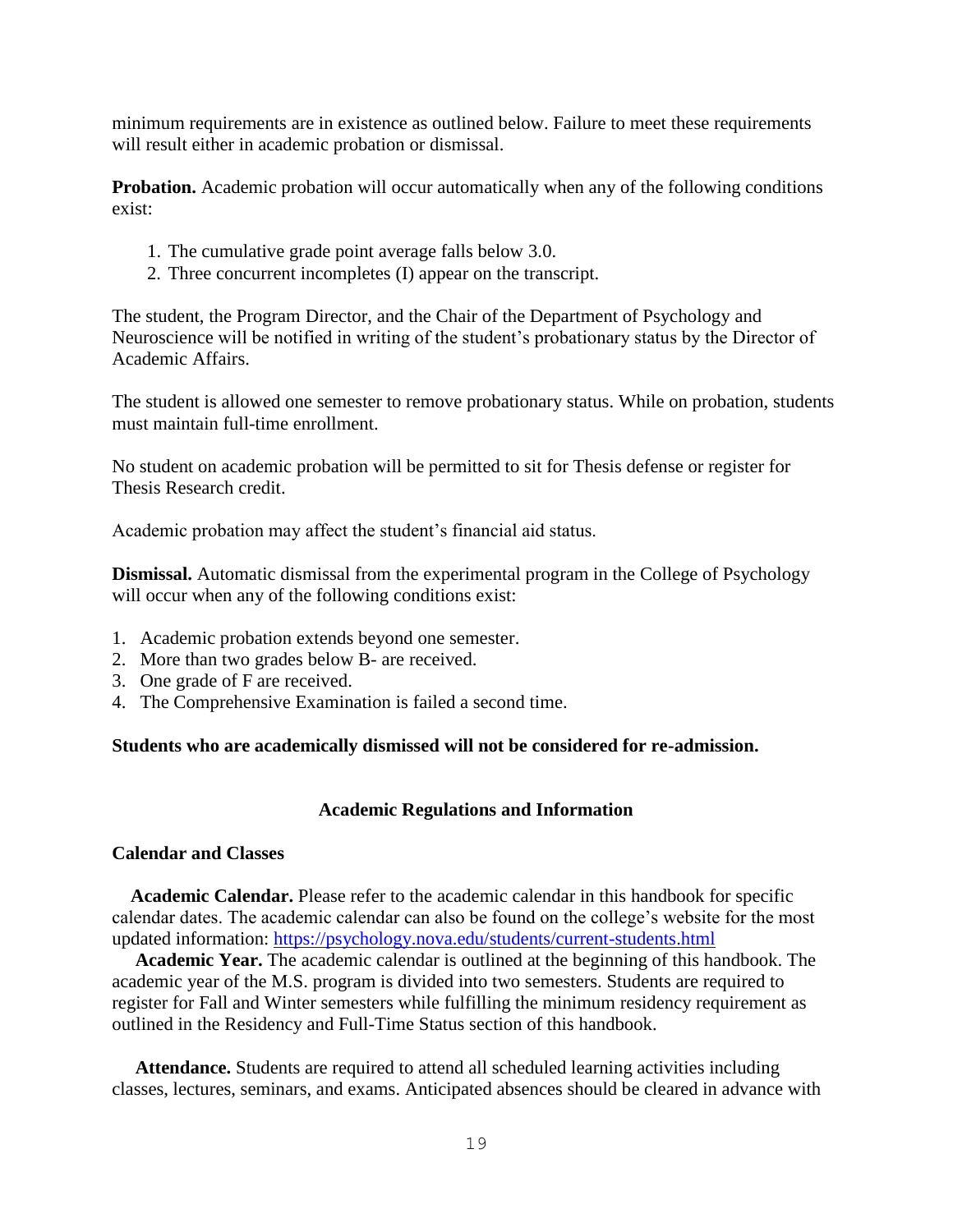the instructor. Excessive absences may result in a lower grade at the instructor's discretion or may necessitate a withdrawal from the course. Students are required in the first year to attend all program colloquia and/or brown bag meetings scheduled in the fall and winter semesters.

#### **Student Enrollment**

**Full-Time Status.** For certain forms of financial aid, full-time and part-time status may be defined differently. Students applying for financial assistance MUST clarify this with the Office of Student Financial Services and Registration.

Continuous registration for a minimum of 1 credit in the Fall and Winter semesters must be maintained until the degree is awarded.

 **Leave of Absence.** A Leave of Absence (LOA) is a University-approved temporary period of time during which the student is not enrolled, but is not considered withdrawn from the University.

Students must apply in writing for a leave of absence to the Department Chair and/or Director of the Experimental Program. A one year leave of absence will be granted at a student's request. A second year leave of absence will be granted only for extraordinary circumstances. Time spent on an approved leave of absence is not charged against the five year time limit. Students on leave of absence are not permitted to participate in any University related activity, including Comprehensive Exam defense or Thesis. Students returning from a leave of absence must meet with the designated directors to discuss readiness to resume studies. If the designated directors determine that there is sufficient concern about a student's readiness, the case will be referred to the Professional Standing Committee. The committee's deliberations may include an interview of the student. Findings may include a determination that the student is not ready to return and may specify needed remedial actions. Students returning from a leave of absence are governed by the policies and procedures in place on their return. They should contact the Office of Academic Affairs well in advance of their return to register for courses.

A Leave of Absence may impact a student's financial aid status. Students should discuss the impact of such a request with the office of financial aid.

 **Time Limits.** To assure that an awarded degree represents up-to-date knowledge and skill competencies needed to enter the profession, students are required to complete their program and be awarded a master's degree within five years from the time of first enrollment.

In the event that a student does not complete all requirements within the five-year time limit (excluding approved leaves of absence), he or she must enroll in and complete 18 credits per year. This must consist of at least 3 credits of course work (including independent study) and, if a thesis is incomplete, 3 credits of thesis supervision each Fall and Winter semester.

 **Failure to Register/Withdrawal.** Students who fail to register for a required semester or who voluntarily withdraw from the program without a leave of absence are considered to have withdrawn from their program. Such students must make formal application and go through the entire admission process if they wish to reenter the program at a later date.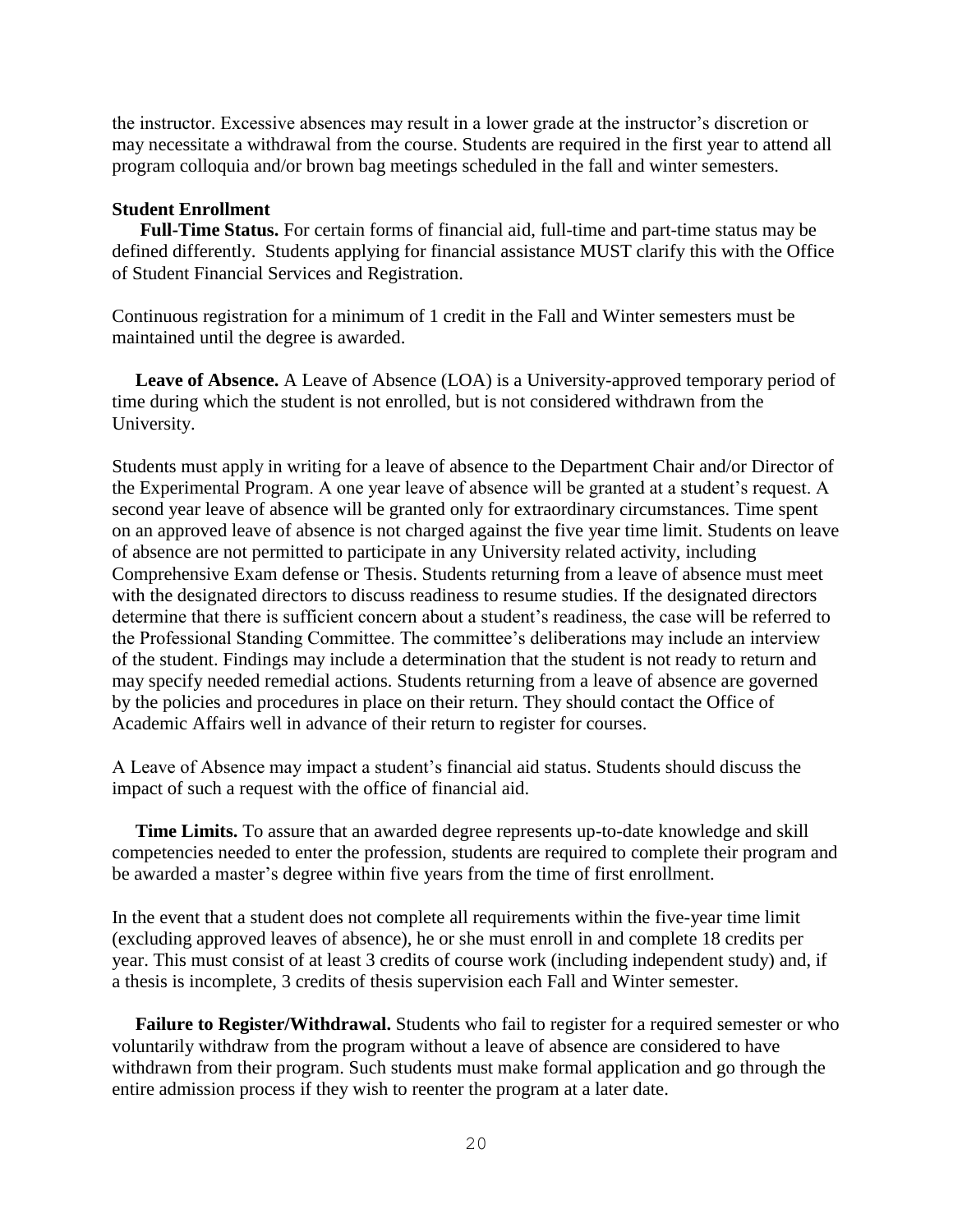#### **Advising**

 **Orientation.** All new students are required to attend orientation before the start of the fall semester. At orientation, students are provided with needed information about the College of Psychology and NSU programs, introduced to faculty members and their programs of research and clinical service.

 **Faculty Advisors/Mentors.** First-year students begin the program by finding a faculty mentor who will provide advisement on research, academic issues and initial inculcation into the profession of experimental psychology. Students will maintain active and ongoing interactions with their mentors throughout the length of the program. The mentor bears responsibility for integrating all aspects of the mentee's training experiences throughout matriculation including the supervision and guidance of the required research conducted for the thesis.

#### **Tuition and Fees**

Masters tuition for 2019-2020 will be charged at the rate of \$790 per credit hour. **Students should anticipate an annual review of tuition and fees by the University and possible increases.** Students are expected to pay tuition in full at the time of registration. Students receiving financial aid must familiarize themselves with the requirements of that office with regard to payments and may defer payment only if they have been officially notified of an award. Based on an academic year of two semesters, tuition and fees are as follows:

| Tuition                         | \$790 per credit hour                                 |
|---------------------------------|-------------------------------------------------------|
| <b>Application Fee</b>          | \$ 50 (non-refundable)                                |
| <b>Registration Fee</b>         | \$ 30 per semester                                    |
| <b>Late Payment Penalty</b>     | \$100 per semester                                    |
| <b>Student Service Fee</b>      | \$500 per semester (4 or more credits)                |
|                                 | \$250 per semester (under 4 credits)                  |
| <b>Textbooks and Supplies</b>   | \$1,100 (approximate cost per semester)               |
| Degree Application Fee          | \$100                                                 |
| <b>Transcript Fee</b>           | \$ 10 per transcript                                  |
| <b>Student Health Insurance</b> | \$959 for August 1, 2019 thru December 31, 2019;      |
|                                 | \$1336 for January 1, 2020 thru July 31, 2020; \$2295 |
|                                 | total amount charged for August 1, 2019 thru July 31, |
|                                 | 2020 (fees subject to change)                         |

The expenses outlined above are to be considered as very general estimates and may vary considerably, depending on individual circumstances. Some courses may require additional fees for laboratory and/or equipment (e.g., calculator, testing materials) and supplemental course materials. **Please note that all above fees are subject to change without notice.**

#### **Refund Policy**

The period in which a student is able to obtain a 100% refund may occur *prior* to the first class meeting. Please note that withdrawal dates are also *prior* to the end of the term (e.g., Fall term withdrawal date is November 17, 2019 and the end of the term is December 8, 2019).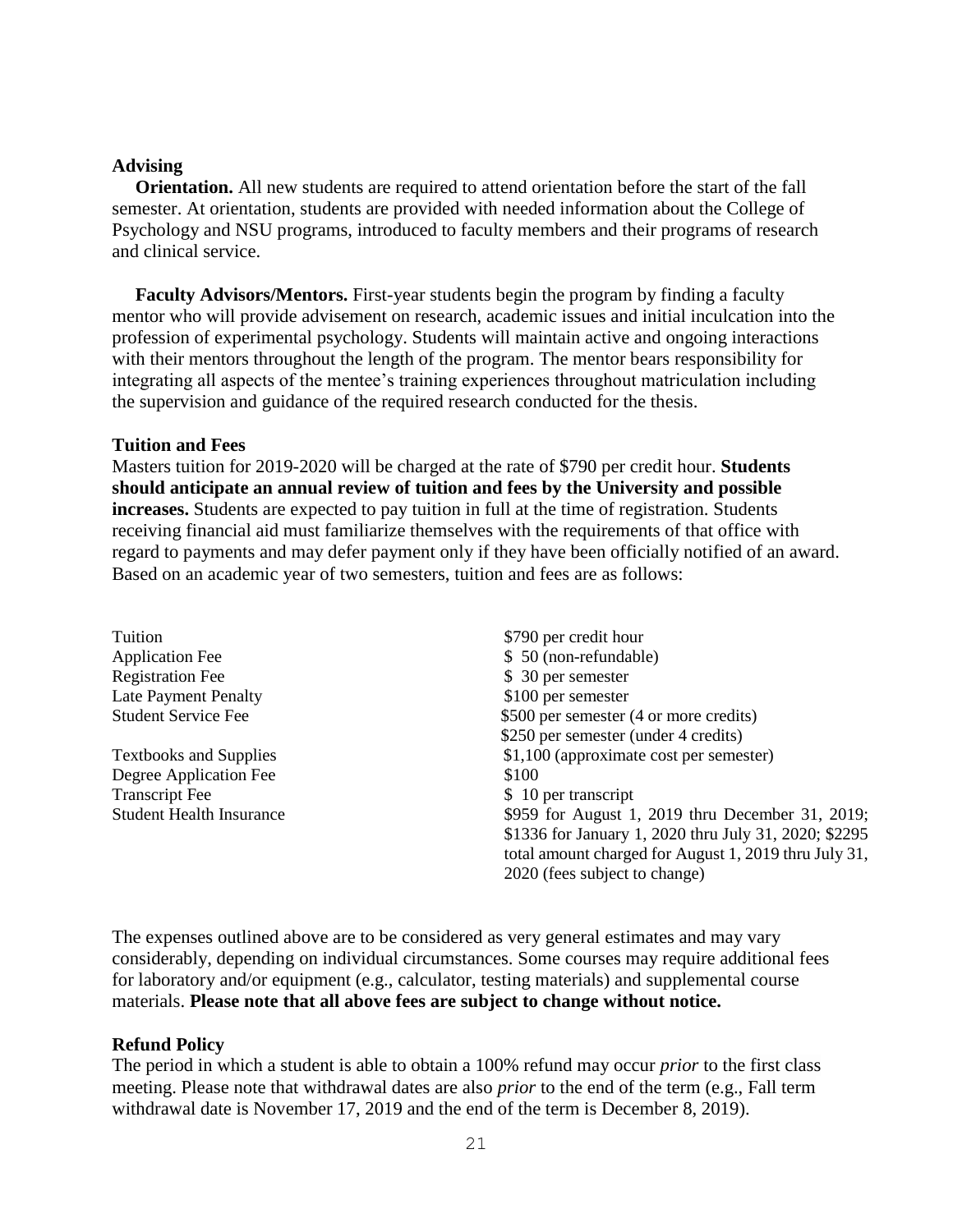Fees other than tuition are not refundable. Students who would like a tuition refund must notify the Department Chair in writing of their request and their reason for withdrawal. Unless written notification is on file, students are assumed to be active participants and are responsible for tuition payments.

#### **Class Cancellation Policy**

The University reserves the right to cancel any class. If a class is cancelled and a replacement is not offered, then students will receive a full refund of tuition paid for the cancelled class. If the student registered for only one class, then the registration fee would be refunded as well.

#### **Drop/Add**

The academic calendar outlines the dates and refund schedule for courses dropped or added. A course must be added before the end of the first week of the semester.

A course that is dropped within the time frame indicated on the academic calendar will not appear on the student's official transcript [Before the full-time residency requirement is satisfied, dropping a course that would bring a student's course load below the minimum semester requirements (e.g., 9 credits or 6 credits during the last semester) requires approval by the Department Chair].

The following schedule applies to refunds for each main campus semester class:

100% refund if course is dropped by the last day of the  $1<sup>st</sup>$  week of semester 75% refund if course is dropped by the last day of the  $2<sup>nd</sup>$  week of semester 50% refund if course is dropped by the last day of the  $3<sup>rd</sup>$  week of semester

#### **Withdrawal from a Course**

When the student withdraws from a course prior to the first class, the course is deleted from the student's record. A "W" grade is assigned when a student withdraws from a course after the last date indicated on the academic calendar to drop courses with a refund and prior to last published date to withdraw for the term. If the student fails to withdraw by the final published date to withdraw for the term, the student will be assigned a grade of "F."

A withdrawal on the official transcript will be included in attempted credit hours. A withdrawal from a course may affect student's financial aid status.

Students withdrawing from their program will not be considered for readmission.

#### **Transfer of Credit**

All transfer credit must be awarded during the student's first academic year in the program. Consideration will be given only to master's level courses taken before matriculation in the doctoral program. Request for transfer credit for FIRST SEMESTER COURSES must be made during the summer, before July 20. Request for transfer credit for ALL OTHER COURSES must be made during the fall, before September 30.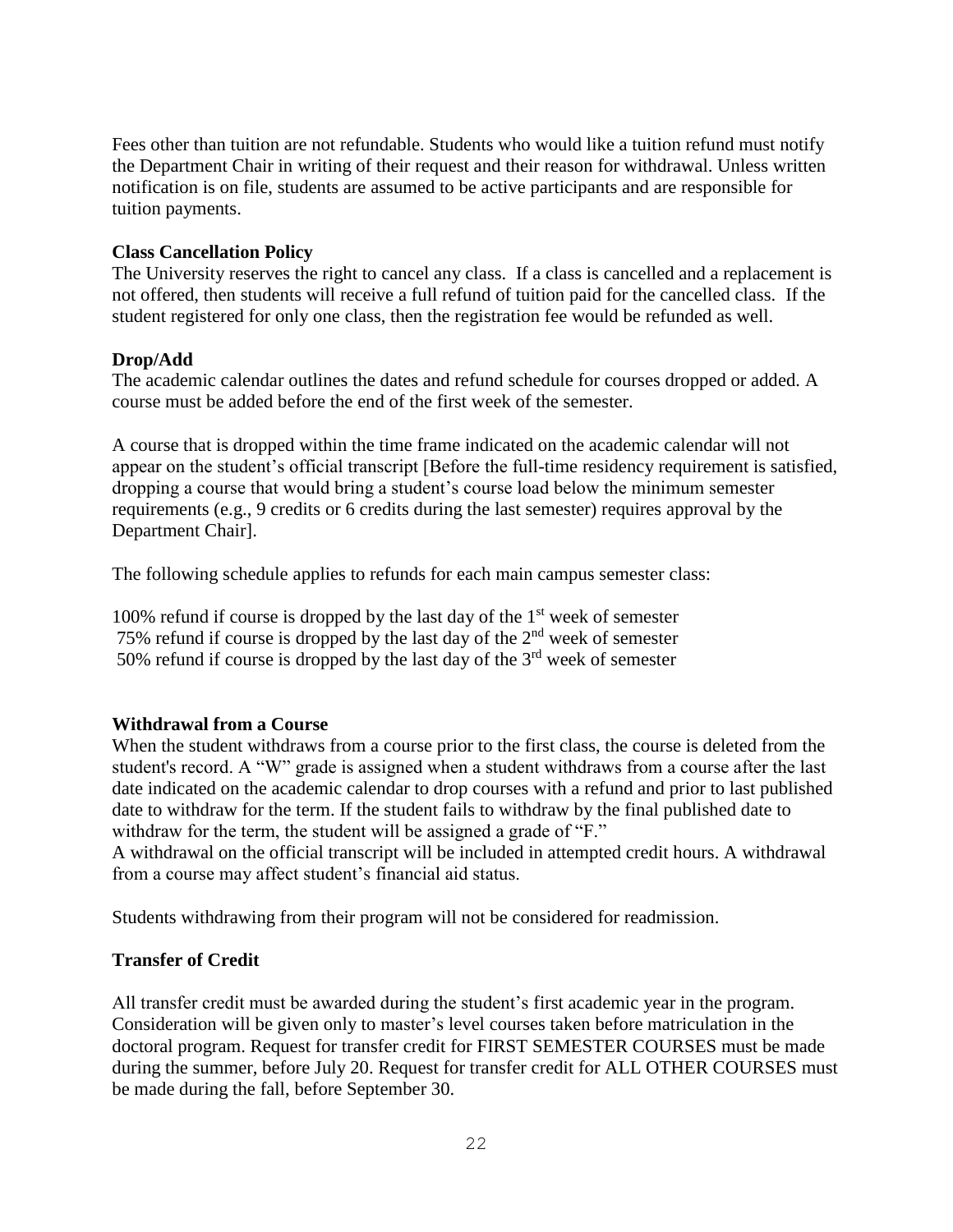Transfer credits will be awarded when the course being evaluated meets all of the following criteria:

- 1. Courses were earned while enrolled in a terminal masters or doctoral program.
- 2. No transfer credits may be applied to thesis or electives.
- 3. It was completed no longer than five years before the student's first enrollment in the program.
- 4. Courses were not applied to a completed degree program.
- 5. A grade of B- or higher was received.

A grade of P (pass) or CR (credit) or other such grades cannot be accepted as equivalent unless it can be officially verified.

The course is not offered solely in an online format.

The student must provide the Program Director and Department Chair with the syllabus and catalog description of courses for which transfer is sought. Faculty members evaluating transfer courses will consider the quality/rigor, currency, standardization, and fairness of the method of establishing the knowledge of courses being evaluated. Faculty members evaluating transfer courses may require the student to provide further documentation and supporting material such as class notes and to meet with them. The resulting evaluations are reviewed by the Department Chair who makes the final determination.

The maximum number of credits transferred that will be credited toward graduation is 15. Although credits awarded beyond this number may be used to excuse a student from a particular course, an equivalent number of elective credits must be taken in order to fulfill the degree requirements.

Federal regulations require that veteran students MUST report all prior credit and training, and that the school MUST evaluate such and grant credit as appropriate, with training time and tuition reduced proportionately and with the VA and student so notified.

#### **Degree Conferral**

Students who have completed all requirements for the doctoral degree must submit an online application for degree. **Forms are available via the Office of the University Registrar's website**: **<http://www.nova.edu/registrar/instructions.html>** . A fee is required upon submission of the degree application form. Degrees are conferred at the following times only:

End of Fall Semester End of Winter End of Summer Session

Applications require approval by the Office of the Dean, University comptroller, registrar, and librarian. These offices verify that requirements are met and that the student's accounts, records, etc., are in good standing. The date supplied by the Office of the Dean for completion of academic requirements is the date that demarcates predoctoral from postdoctoral training and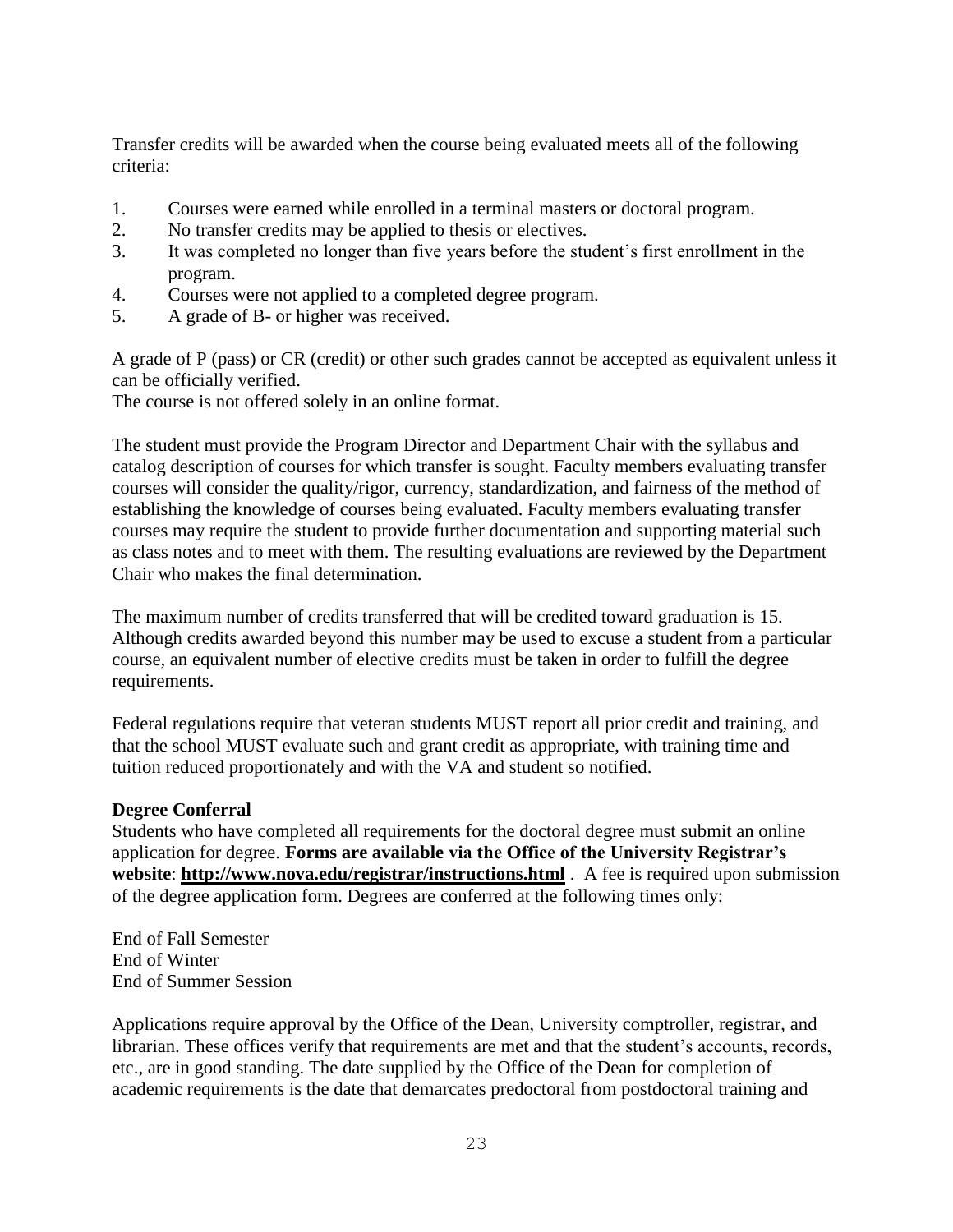supervision. The date is included on the transcript, and the Office of the Dean will verify it to licensing boards. Upon approval, the application is presented to the NSU Board of Trustees for conferral. Following the official conferral of the degree, which is noted on the transcript, a diploma is mailed to the student. Students are encouraged to submit their degree applications following completion of their thesis and final coursework.

#### **Graduation**

Graduation exercises for Nova Southeastern University take place each summer. Eligibility to graduate is determined by having completed all requirements before the graduation date. M.S. students are eligible to participate at graduation if their thesis chair expects them to finish their Thesis by August  $31<sup>st</sup>$  of that year.

Students eligible to participate in graduation may contact the Office of the University Registrar for information about graduation ceremonies.

#### **Student Grievances and Appeals**

The College of Psychology faculty and staff value professionalism, honesty, and ethical conduct in the handling of student concerns. At all times, matters are handled in the spirit of education and development. The purpose of the student grievance and appeals process is to allow for the orderly resolution of student grievances concerning a policy, procedure, or administrative action. At all times, the respect and protection of students is of utmost concern.

Evaluation of course work and competency examinations reside within the expertise of faculty who are uniquely qualified by their training experience. Such evaluations and grades are not subject to formal appeal under this section unless there is an allegation of federally/state protected discrimination, but rather are subject only to appeal under the policy on grade disputes.

#### **Informal Procedure**

Before initiating a formal appeal, the student must first meet with the party against whom the complaint is being made and present supporting information in an attempt to resolve the matter informally. If this does not result in an acceptable resolution, the student shall bring all academic matters to the attention of the Program Director. This appeal should be presented to the appropriate Director within 30 working days of its occurrence, where informal resolution will continue. Should the Director find insufficient evidence or if this step fails to bring about an acceptable resolution, the student must next request intervention through the Dean of the College of Psychology within another 30 days.

#### **Formal Procedure**

- 1. A student wishing to proceed with the grievance must file a written appeal with the Dean. This document should contain a concise statement of the particular manner of harm, along with all relevant facts and compelling supporting evidence.
- 2. Upon receipt of a written appeal, the Dean shall review the document to determine if the complaint warrants further review.
	- a. If the Dean decides that no further action should be taken, the appeal will be terminated and a brief written explanation will be submitted to the student.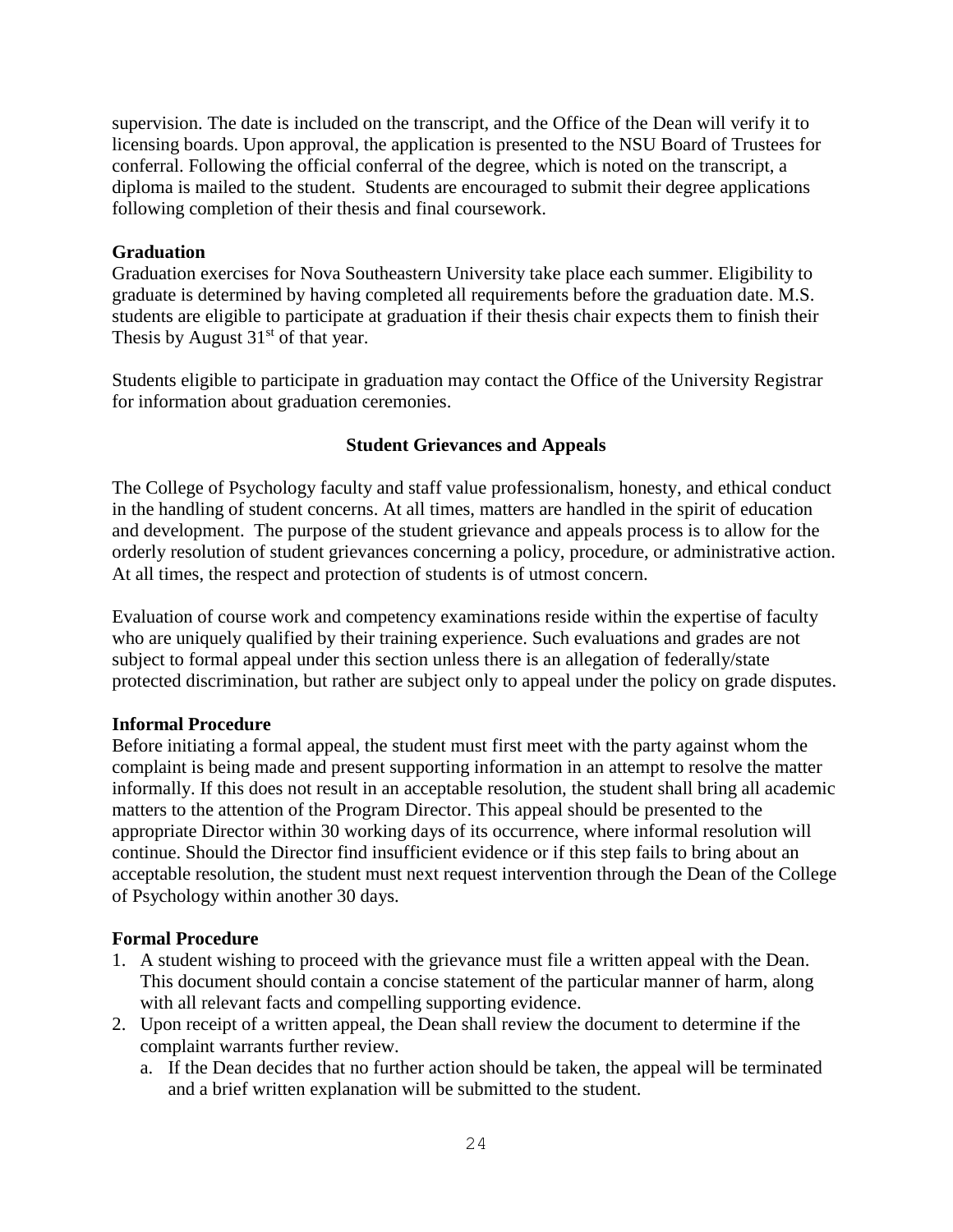b. If the Dean decides that a further review should occur, the appeal shall be referred to the College's standing Appeals Committee.

The Committee will conduct a substantive review of all facts it deems pertinent to the appeal. The Committee, at its discretion, may interview the student or any other pertinent person that it judges has information relevant to the review. No persons may have legal counsel accompany them or appear in their behalf.

- 3. The Appeals Committee will file a written recommendation, with justification, to the Dean, including whether sufficient evidence exists to uphold or overturn the action being grieved. The Dean will notify the student of a determination in writing within a reasonable period following the filing of the appeal. The program will make all reasonable efforts to expedite reviews and conclude the Formal Appeal procedure within 60 days from the date the formal written appeal is submitted to the Dean. However, based upon the individual circumstances and nature of the appeal, the Dean has the discretion to extend the period of time in which to complete the appeal and will inform the student of such in writing.
- 4. If the student has evidence that there have been any procedural irregularities within the appeals process, such irregularities must be presented in writing to the Dean within five days of the notification of determination. The Dean will review the document and notify the student of a decision. Should any irregularities have occurred, the Dean will return the appeal to the Appeals Committee for consideration consistent with the process described in this student policies & procedures handbook.
- 5. Following a review of the Committee's report, the Dean's decision shall be final. Students acknowledge upon their acceptance into this program that the above procedure provides for adequate review of University action by any other outside parties or jurisdictions. Further, the jurisdiction for all grievance issues related to policies, procedures, and/or administrative action shall be Broward County, Florida.

#### **Grade/Academic Grievances**

Grade disputes shall be limited to concerns about the method(s) (i.e., error in calculation of grades) by which grades are determined. A student seeking to dispute a decision regarding a course grade and/or other evaluation should seek solutions through the following administrative channels by entering at the appropriate level and proceeding in the order stated:

- a. Course Instructor/Supervisor
- b. Director of Experimental Program
- c. Department Chair

A student seeking to resolve a grade problem or dispute through the administrative channels cited above must initiate such action in writing within five (5) business days (excluding official school holidays and weekends) from the date that the grade was recorded on WEBSTAR. The grade appeal should include a concise statement of the basis of the appeal and shall not exceed one (1) page. The student will then have five (5) days from the time of notification of the decision at each level in order to proceed to the next level in the administrative channels cited above (i.e., if the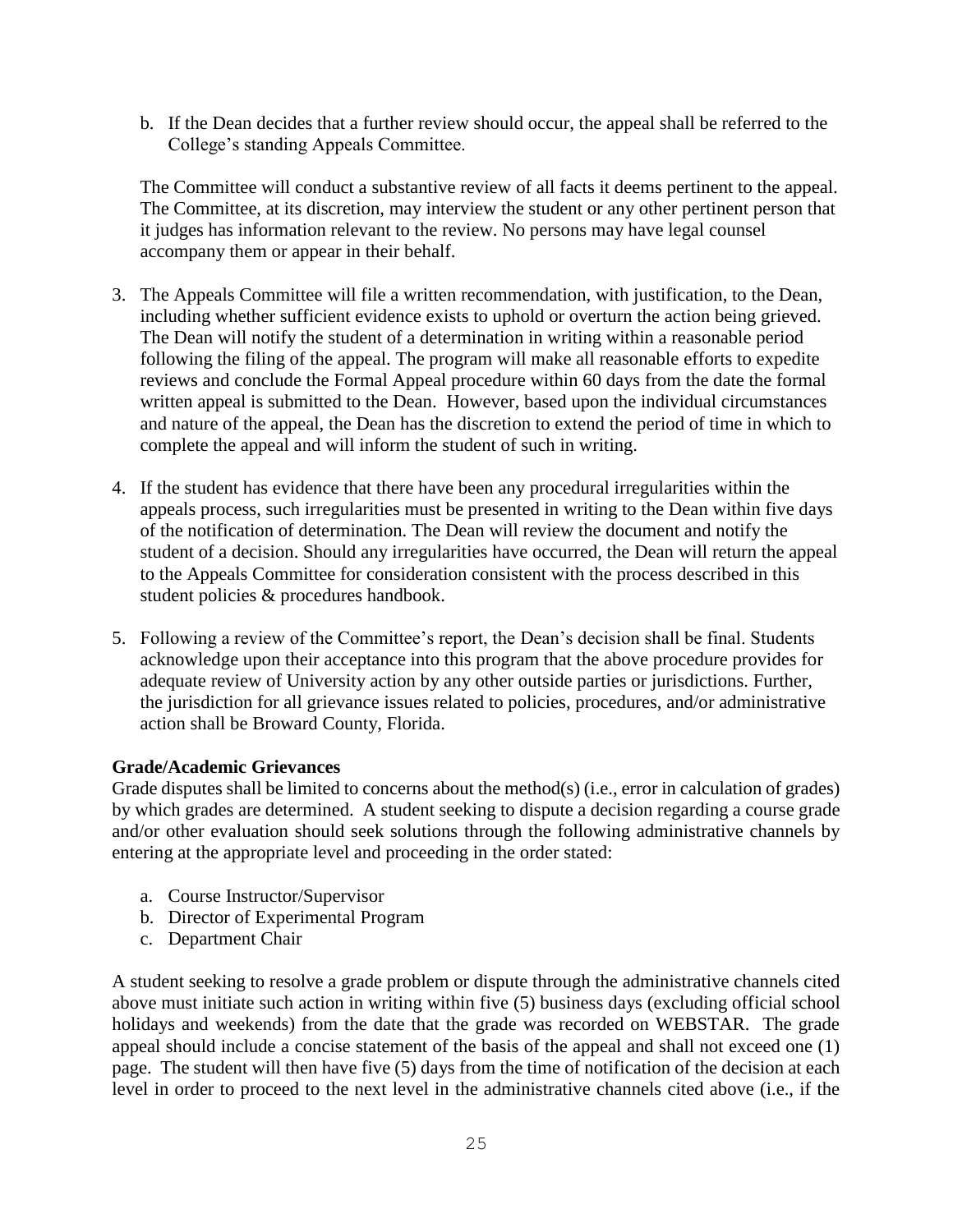student receives notification of an unfavorable decision by the course instructor/supervisor, the student must proceed with his/her appeal to the program administrator within five days of said notification). Where a student fails to either initiate this process or proceed through this process within the specified time frame, the student will be deemed to have waived his/her right to dispute the grade in question.

In the case of a grade dispute or other appeals relating directly to a student's academic performance, an administrator may not substitute his/her judgment for the performance appraisal of the faculty member rendering the grade or assessing the students' work.

#### **College of Psychology Student Aid and Employment**

#### **College of Psychology Student Aid Programs**

College Scholarships: The College of Psychology maintains a limited amount of scholarship funds. Information on various scholarships, including COLLEGE OF PSYCHOLOGY, is available at:<http://www.nova.edu/financialaid/scholarships/>

#### **College of Psychology Student Employment**

Student employment opportunities are available within the College of Psychology or its affiliates. These positions are generally awarded on a competitive basis and usually require a 10- to 20-hour time commitment per week.

**Assistantships.** A limited number of assistantships may be available for College of Psychology students through the College. Included are clinical positions within the various clinics, graduate assistantships, research assistantships, and teaching assistantships. Contact the Director of employee services for information regarding the availability of assistantships.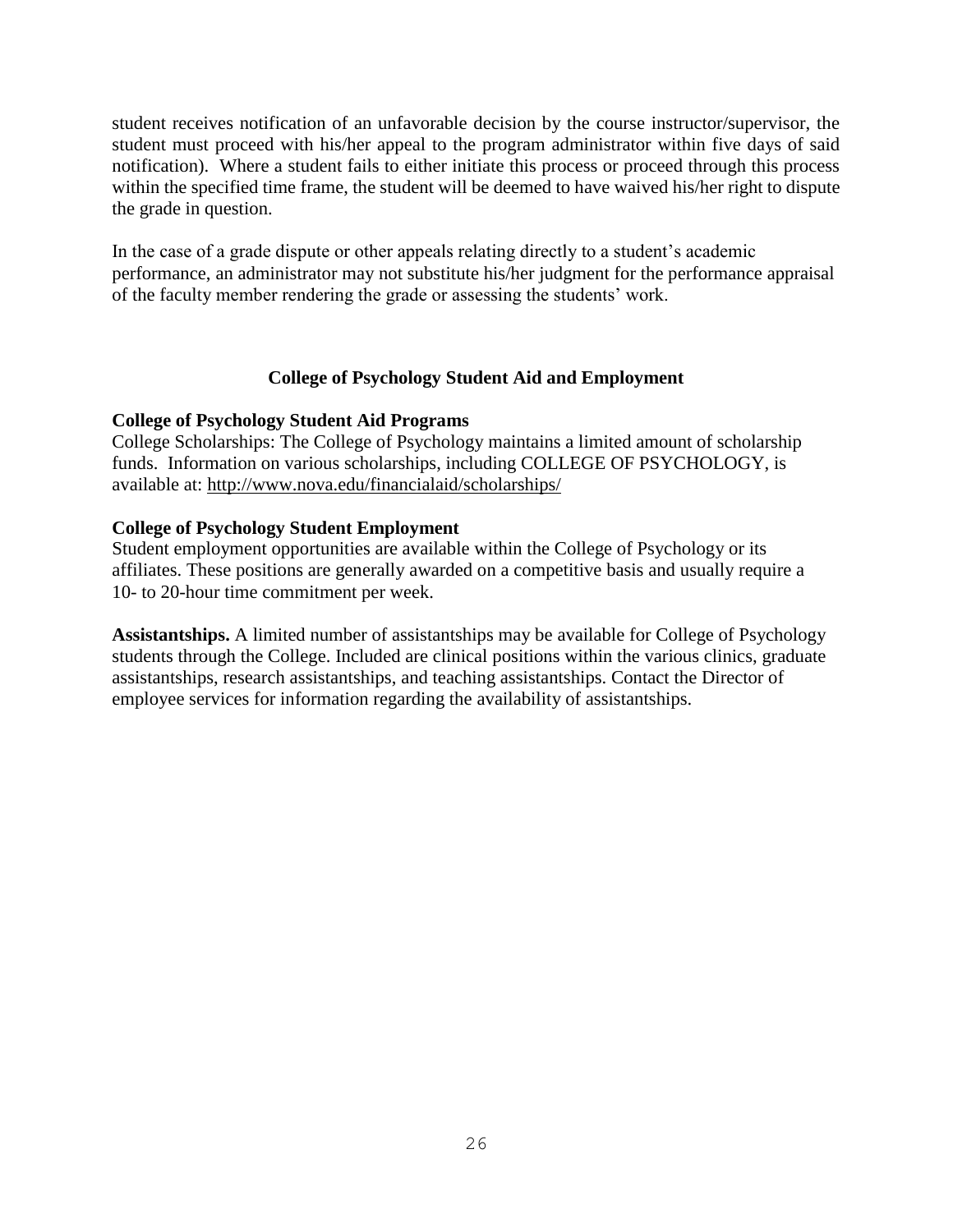#### **COLLEGE OF PSYCHOLOGY Department of Psychology and Neuroscience Organization**

| Karen S. Grosby, Ed.D. | Dean                                                |
|------------------------|-----------------------------------------------------|
| Glenn Scheyd, Ph.D.    | Chair, Department of Psychology and Neuroscience    |
| Jonathan Banks, Ph.D.  | Director of M.S. in Experimental Psychology program |
| William Collins, Ph.D. | Director of B. S. in Psychology program             |
| Alex Cuc, Ph.D.        | Director of M.S. in General Psychology program      |
| Frank De Piano, Ph.D.  | Director of M.S. in Forensic Psychology program     |
| Jaime Tartar, Ph.D.    | Director of B.S. in Behavioral Neuroscience program |

#### **Full-Time Faculty Department of Psychology and Neuroscience 2019-2020**

**Jonathan Banks, Ph.D.,** University of North Texas, associate professor. Impact of stress on cognitive processes; working memory and executive functioning; mind wandering; mindfulness.

**Leanne Boucher, Ph.D.,** Dartmouth College, associate professor. Behavioral measures of cognitive flexibility; understanding the neural correlates of response inhibition; psychophysics.

**Myron Burns, Ph.D.,** Tennessee State University, associate professor. HIV/AIDS; minority health; stress-process of health outcomes; drug prevention; family therapy.

**William (Matt) Collins, Ph.D.,** McMaster University, associate professor. Cognitive psychology; cognitive neuroscience; memory development.

**Mercedes Fernandez, Ph.D.,** University of Arizona, professor. Neuropsychology; human electroencephalography; executive control in bilinguals.

**Allie Holschbach, Ph.D.,** Michigan State University, assistant professor. Behavioral neuroendocrinology; social behavior; anxiety-like behaviors; serotonin; hormones; brain plasticity; neural underpinnings of social and emotional behavior; hormones and behavior; sex differences in the brain and behavior.

**Justin Landy, Ph.D.,** University of Pennsylvania, assistant professor. Social cognition of moral judgment and decision-making, especially moral reasoning, judgments of moral character, and related processes; meta-science and reproducibility.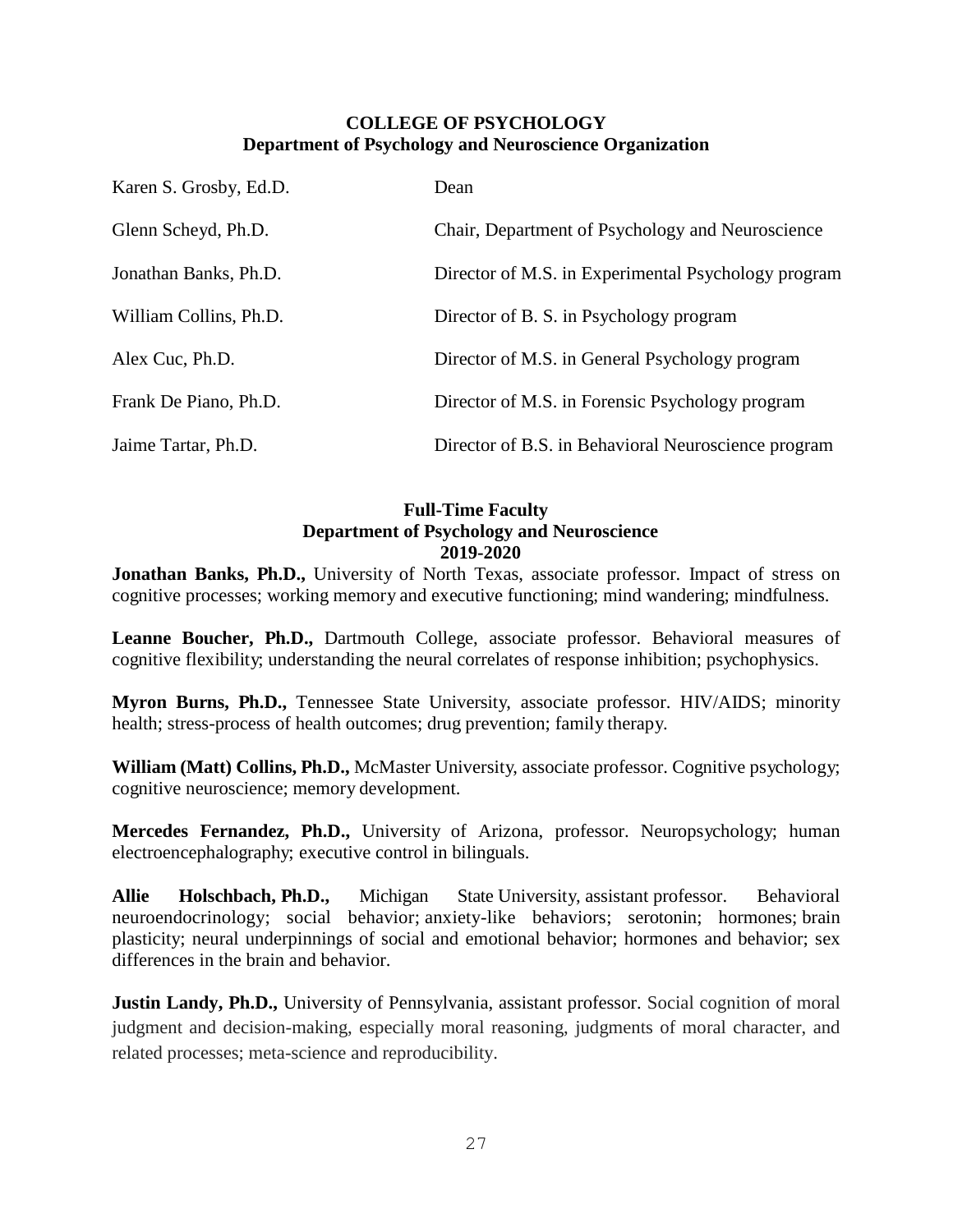**William Kochen, Ph.D.,** George Mason University, assistant professor. Effects of environmental changes on Traumatic Brain Injury pathology and treatment; translational animal and human research. Stress, diet, social factors.

**Mindy Ma, Ph.D.,** University of Miami, professor. Cardiovascular behavioral medicine; HIV prevention; minority health; health risk behaviors; stress and coping.

**Madhavi Menon, Ph.D.,** Florida Atlantic University, associate professor. Developmental costs of high self-esteem; gender identity development; narcissism and psychosocial adjustment; social development in middle childhood and emerging adulthood; peer and parental relationships in middle childhood and emerging adulthood.

James Munoz, Ph.D., Tulane University, assistant professor. Factors that regulate the proliferation, migration, and differentiation of neural stem cells.

**Tim Razza, Psy.D.,** Nova Southeastern University, associate professor. Clinical psychology; child and adolescent psychopathology; psychological assessment; treatment of anxiety and disruptive behavior disorders; assessment of suicide in children and adolescents.

**Glenn Scheyd, Ph.D.,** University of New Mexico, associate professor. Evolutionary psychology; human mate selection; individual differences in attractiveness perception; intrasexual competition.

**Aya Shigeto, Ph.D.,** University of Illinois, associate professor. Social and emotional development in infancy and early childhood; family systems theory; child temperament; parenting behavior; parent-child relationships.

**Valerie Starratt, Ph.D.,** Florida Atlantic University, associate professor. Evolutionary psychology; verbal and physical domestic abuse; mate value and mate retention behaviors; resource management strategies; neurophysiology of evolved psychological mechanisms.

**Weylin Sternglanz, Ph.D.,** University of Virginia, associate professor. Interpersonal perception; nonverbal decoding accuracy; deception detection; empathic accuracy; romantic attraction.

**Jaime Tartar, Ph.D.,** University of Florida, professor. Physiological consequences of stress; influence of emotion on attention; influence of sleep loss on cognition and emotion.

**Michael Voltaire, Ph.D.,** Florida International University, associate professor. Applied behavior analysis; developmental disabilities; life-span human development; autism.

#### **Professors Emeriti**

**Tom Fagan, Ph.D**., Virginia Tech. Forensic psychology.

**Allan Schulman, Ph.D.,** Pennsylvania State University. Animal behavior; ethology; behavioral ecology.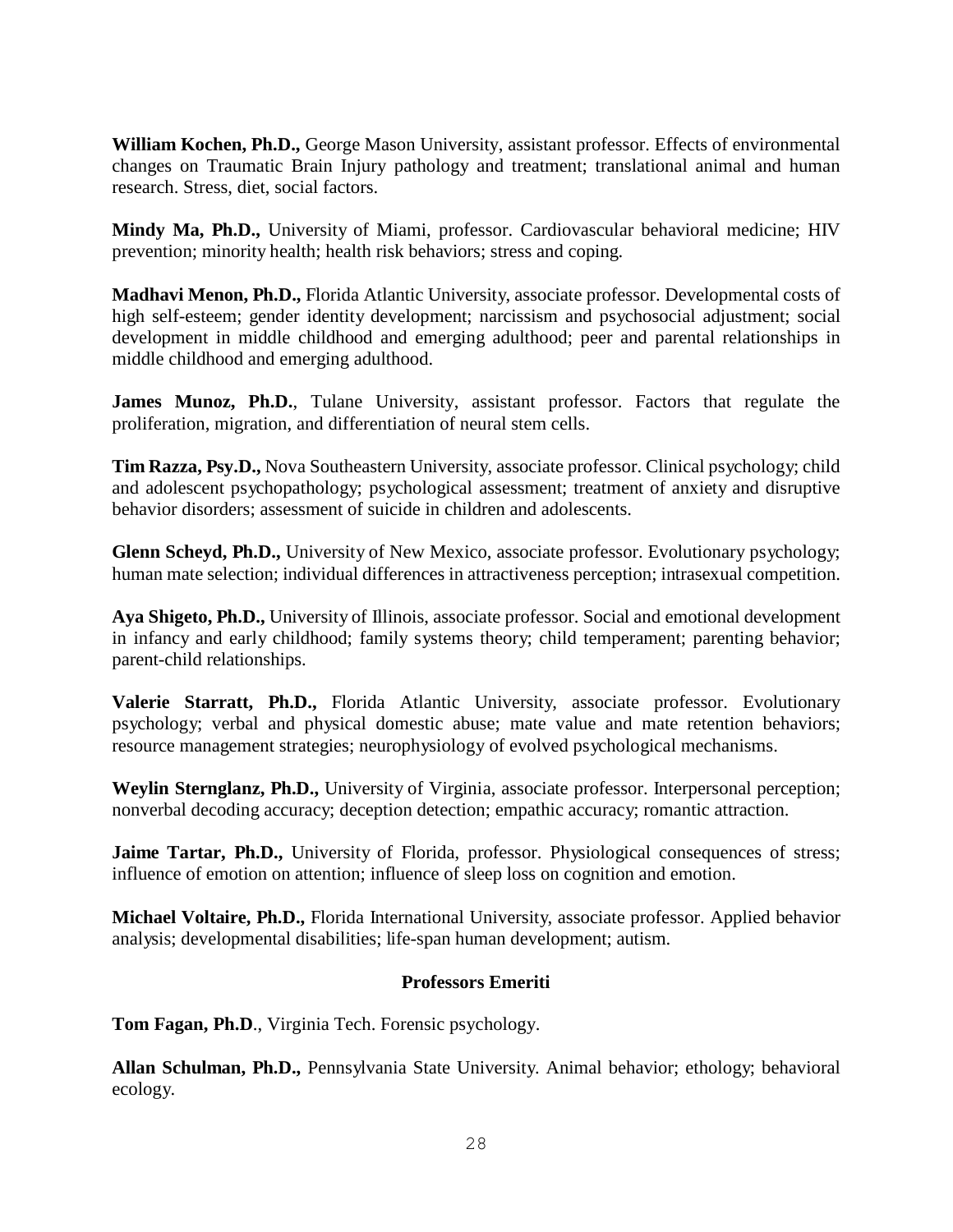### **NSU Resources**

| <b>College of Psychology</b> | Nova Southeastern University              | $(954)$ 262-5790          |
|------------------------------|-------------------------------------------|---------------------------|
| <b>Graduate Program</b>      | College of Psychology                     | Toll free: 1-800-541-6682 |
| <b>Information</b>           | 3301 College Avenue                       | Ext: 25790                |
|                              | Fort Lauderdale, Florida 33314-7796       | Email: gradschool@        |
|                              |                                           | nova.edu                  |
| <b>Admissions</b>            | Nova Southeastern University              | $(954)$ 262-5760          |
|                              | College of Psychology Graduate            | Toll free: 1-800-541-6682 |
|                              | Admissions Office 3301 College            | Ext: 25760                |
|                              | Avenue                                    | Fax: (954) 236-3893       |
|                              | Fort Lauderdale, Florida 33314-7796       | Email: gradadm@nova.edu   |
|                              |                                           | www.psychology.nova.edu   |
| <b>Financial Aid</b>         | Nova Southeastern University              | $(954)$ 262-3380          |
|                              | <b>Office of Student Financial</b>        | Toll free: 1-800-806-3680 |
|                              | <b>Assistance Horvitz Administration</b>  | www.nova.edu/cwis/finaid  |
|                              | <b>Building</b>                           |                           |
|                              | <b>First Floor</b>                        |                           |
|                              | 3301 College Avenue                       |                           |
|                              | Fort Lauderdale, Florida 33314-7796       |                           |
| Housing                      | Nova Southeastern University              | $(954)$ 262-7052          |
|                              | Office of Residential Life & Housing      | Toll free: 1-800-541-6682 |
|                              | 3301 College Avenue                       | Ext: 27052                |
|                              | Fort Lauderdale, Florida 33314-7796       | www.nova.edu              |
| <b>International Student</b> | Nova Southeastern University Office       | $(954)$ 262-7240          |
| <b>Advisement</b>            | of the University Registrar               | Toll free: 1-800-541-6682 |
|                              | <b>International Student Advisor 3301</b> | Ext: 27240                |
|                              | College Avenue                            |                           |
|                              | Fort Lauderdale, Florida 33314-7796       |                           |
| <b>Veterans' Benefits</b>    | Nova Southeastern University Office       | Toll free: 1-800-541-6682 |
|                              | of the University Registrar               | Ext: 27236                |
|                              | Coordinator of V.A. Benefits 3301         |                           |
|                              | College Avenue                            |                           |
|                              | Fort Lauderdale, Florida 33314-7796       |                           |
| <b>Other NSU Programs</b>    | Nova Southeastern University Office       | $(954)$ 262-7255          |
|                              | of the University Registrar 3301          | Toll free: 1-800-541-6682 |
|                              | College Avenue                            | Ext: 27255                |
|                              | Fort Lauderdale, Florida 33314-7796       | www.nova.edu              |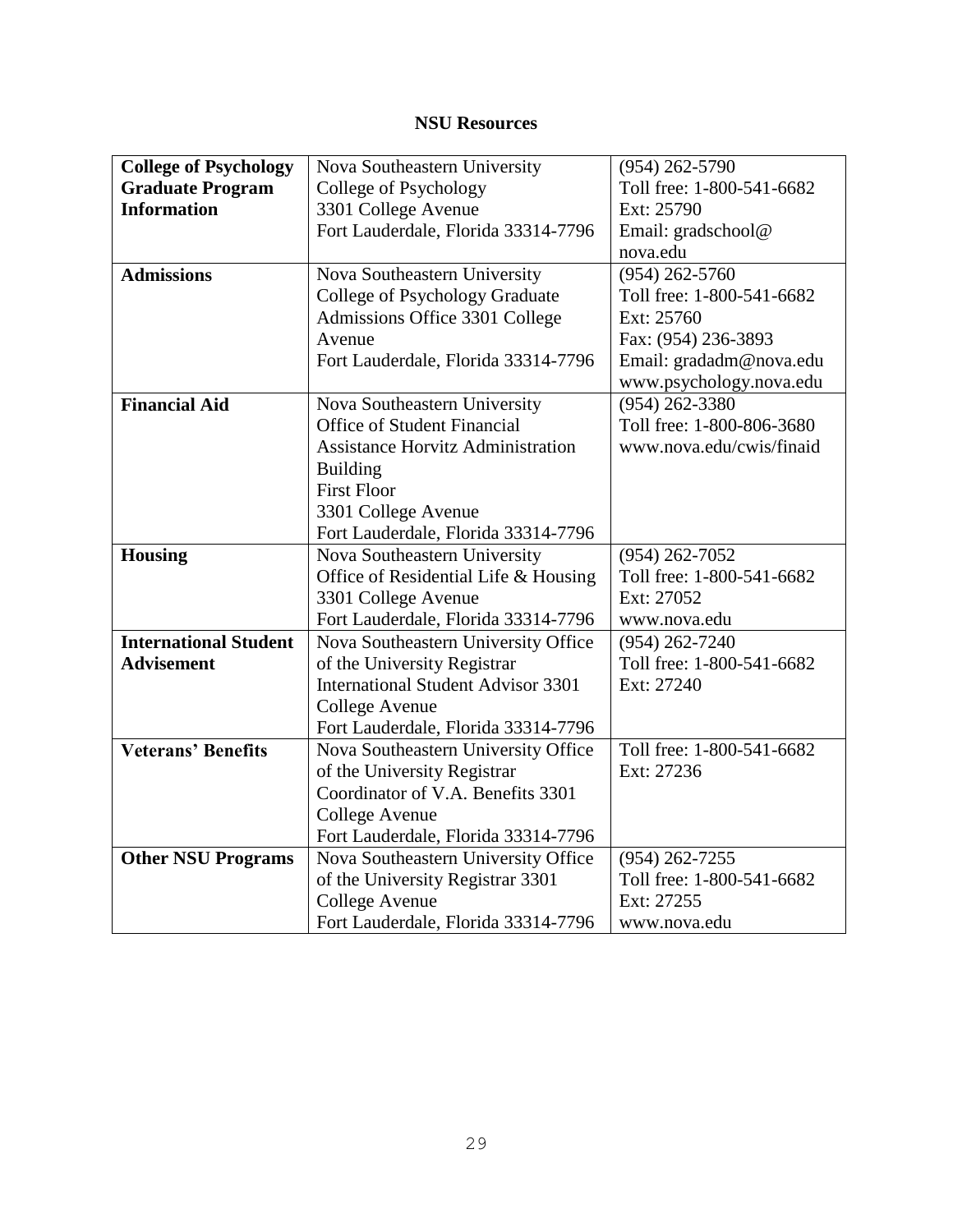### **Appendix 1**

### **Master's Thesis Format and Style Guidelines**

Students must adhere to the following Thesis Format and Style Guidelines. After successful completion of the Thesis Defense, each student will complete the following steps.

- 1. Make all final revisions and prepare one final manuscript according to the following guidelines.
	- o The manuscript should be double-spaced in Times New Roman, 12-point font.
	- o The left margin should be 1.5".
	- o All other margins (top, right, and bottom) should be 1".
	- o Page numbers should be placed in a header: top right, 0.5" from the top, numeral only.
	- o Front matter should be prepared.
- 2. Submit an electronic copy of the manuscript, including front matter, in one document to the director of the respective master's degree program. The director will review the formatting and alert student to any necessary changes.
- 3. Once the manuscript has been approved by the director, the student will:
	- o Submit one final electronic copy to the chair that will become part of the department's digital thesis archive.
	- o Print two copies of the complete manuscript, including front matter, on 100% cotton fiber paper. The signature page must include original signatures. These copies should be submitted to the department chair, will be bound, and will become part of the university and department thesis archives.

If the student would like to have a bound copy, he/she must submit an additional manuscript, including front matter and original signatures, and a check for the total amount. Interested students should ask the chair for current pricing information. All manuscripts should be submitted at the same time.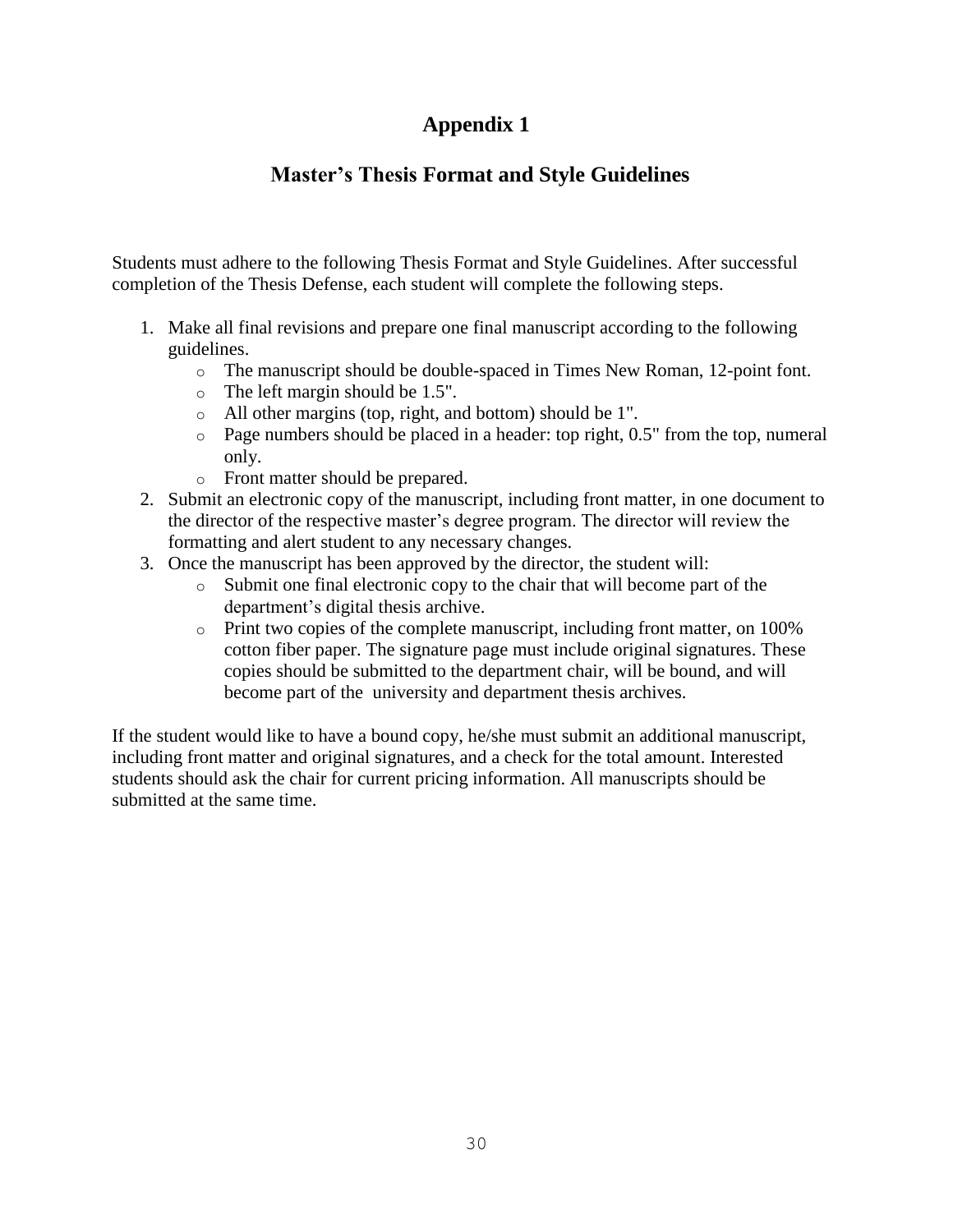### **Appendix 2**

**Thesis Proposal Approval Form**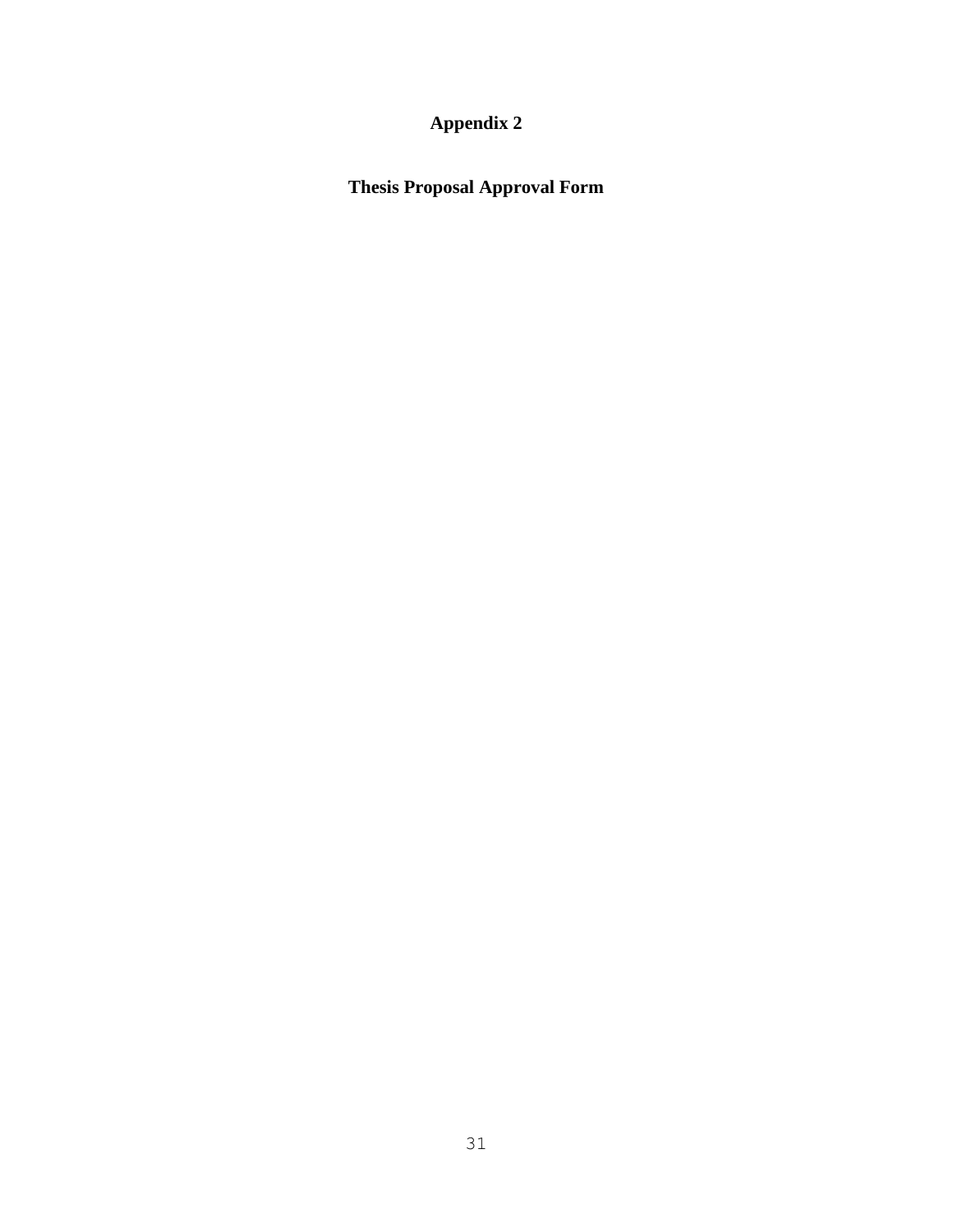

### Nova Southeastern University

College of Psychology Department of Psychology & Neuroscience

M.S. in Experimental Psychology: Thesis Proposal Approval Form

#### **Section I. To be completed by the student.**

| ATTACH TO THIS FORM A SUMMARY OF YOUR PROJECT |  |
|-----------------------------------------------|--|

\_\_\_\_\_\_\_\_\_\_\_\_\_\_\_\_\_\_\_\_\_\_\_\_\_\_\_\_\_\_\_\_\_\_\_\_\_\_\_\_\_\_\_\_\_\_\_\_\_\_\_\_\_\_\_\_\_\_\_\_\_\_\_\_\_\_\_\_\_\_\_\_

(Date) (Typed or printed name and signature of student)

#### **Section II. To be completed by the Thesis Committee:**

Having affixed my signature below, I hereby approve this thesis proposal and agree to serve on the above student's thesis committee.

\_\_\_\_\_\_\_\_\_\_\_\_\_\_\_\_\_\_\_\_\_\_\_\_\_\_\_\_\_\_\_\_\_\_\_\_\_\_\_\_\_\_\_\_\_\_\_\_\_\_\_\_\_\_\_\_\_\_\_\_\_\_\_\_\_\_\_\_\_\_\_\_

\_\_\_\_\_\_\_\_\_\_\_\_\_\_\_\_\_\_\_\_\_\_\_\_\_\_\_\_\_\_\_\_\_\_\_\_\_\_\_\_\_\_\_\_\_\_\_\_\_\_\_\_\_\_\_\_\_\_\_\_\_\_\_\_\_\_\_\_\_\_\_\_

\_\_\_\_\_\_\_\_\_\_\_\_\_\_\_\_\_\_\_\_\_\_\_\_\_\_\_\_\_\_\_\_\_\_\_\_\_\_\_\_\_\_\_\_\_\_\_\_\_\_\_\_\_\_\_\_\_\_\_\_\_\_\_\_\_\_\_\_\_\_\_\_

(Date) (Typed or printed name and signature of Faculty Thesis Advisor)

(Date) (Typed or printed name and signature of Faculty Committee Member)

(Date) (Typed or printed name and signature of Faculty Committee Member)

**Section III. To be completed by the Chair of the Department Psychology & Neuroscience.**  Having affixed my signature below, I hereby approve this thesis proposal and committee.

\_\_\_\_\_\_\_\_\_\_\_\_\_\_\_\_\_\_\_\_\_\_\_\_\_\_\_\_\_\_\_\_\_\_\_\_\_\_\_\_\_\_\_\_\_\_\_\_\_\_\_\_\_\_\_\_\_\_\_\_\_\_\_\_\_\_\_\_\_\_\_\_

(Date) (Signature of the Chair of the Department of Psychology & Neuroscience)

#### **IF CHANGES OCCUR, EITHER IN COMMITTEE MEMBERSHIP OR TOPIC, A NEW FORM MUST BE COMPLETED AND APPROVED.**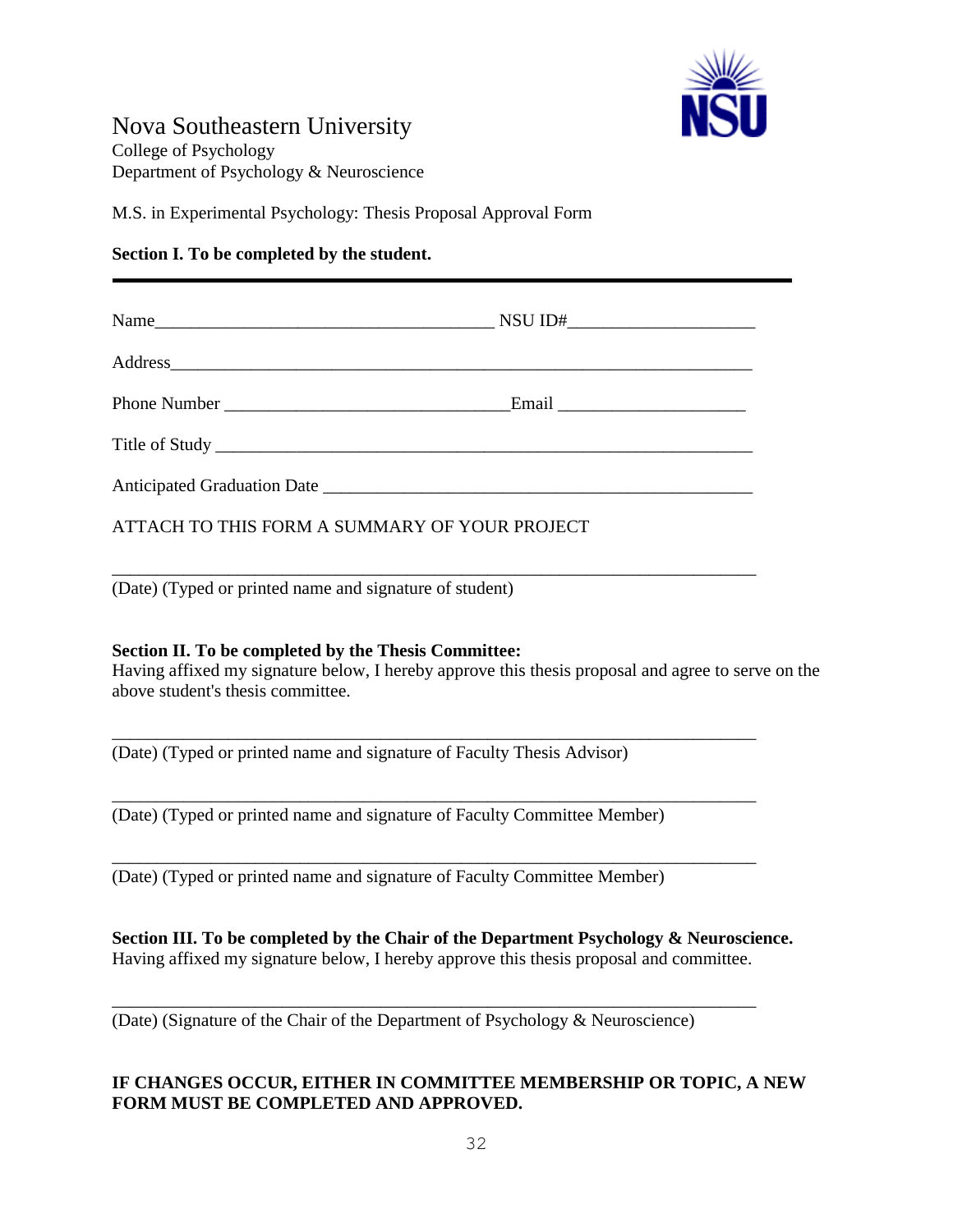### **Appendix 3**

**Master's Thesis Front Material Sample**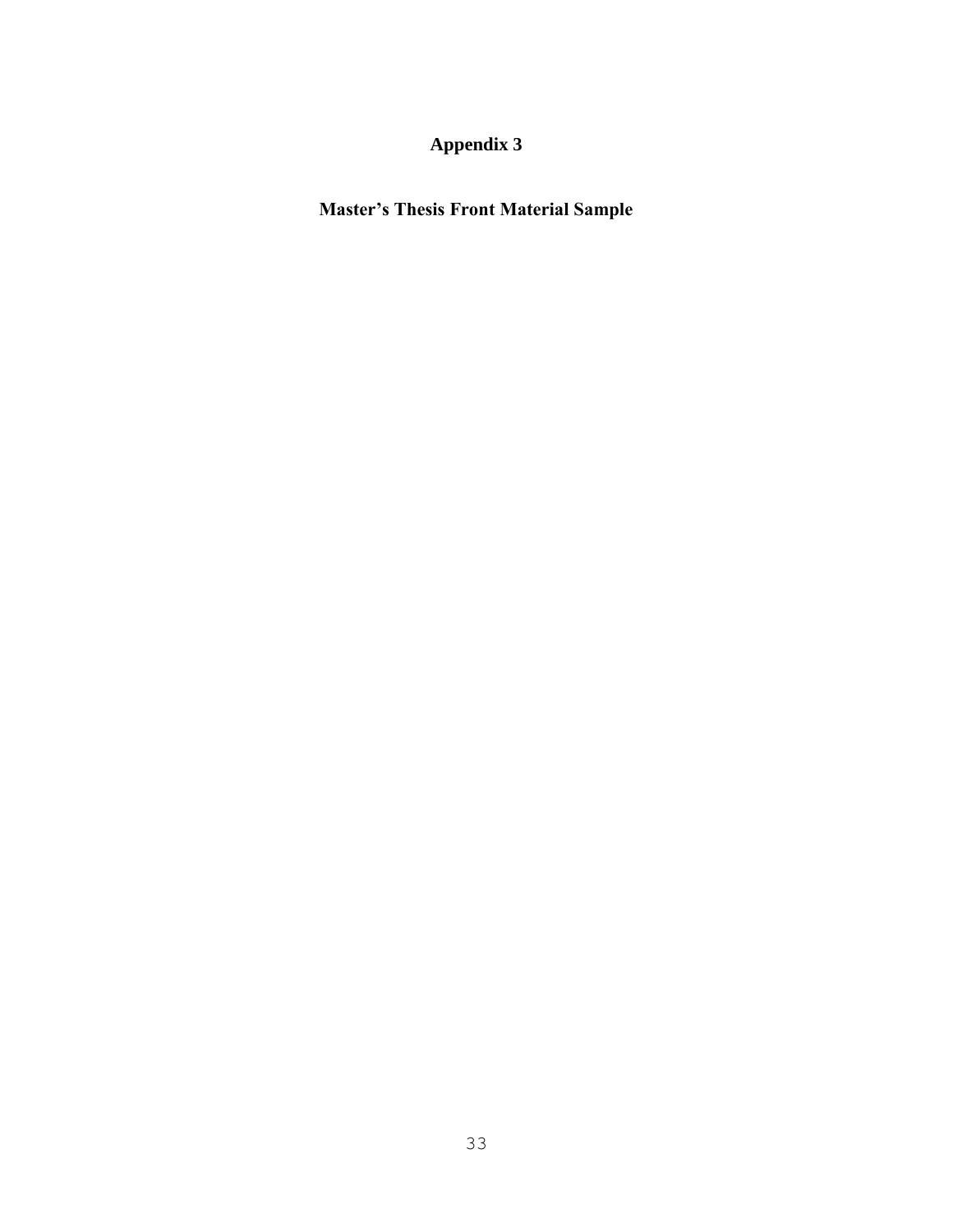### TITLE OF THESIS

A Thesis Submitted in Partial Fulfillment of the Requirements for the Degree Master of Science in Experimental Psychology

> Anne Douglas College of Psychology Nova Southeastern University May 2010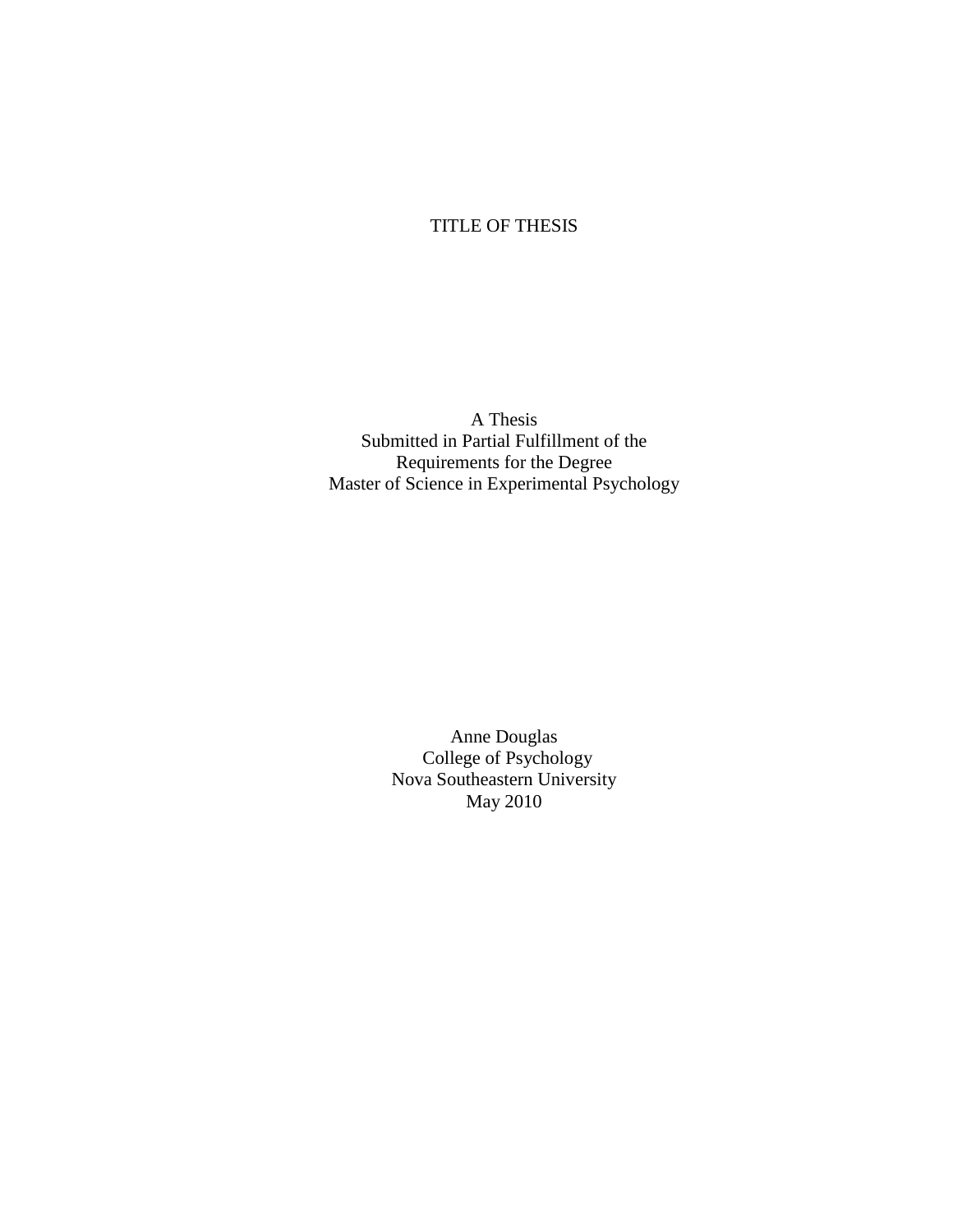### **RUNNING HEAD** 2

© 2010 by Anne Douglas

All Rights Reserved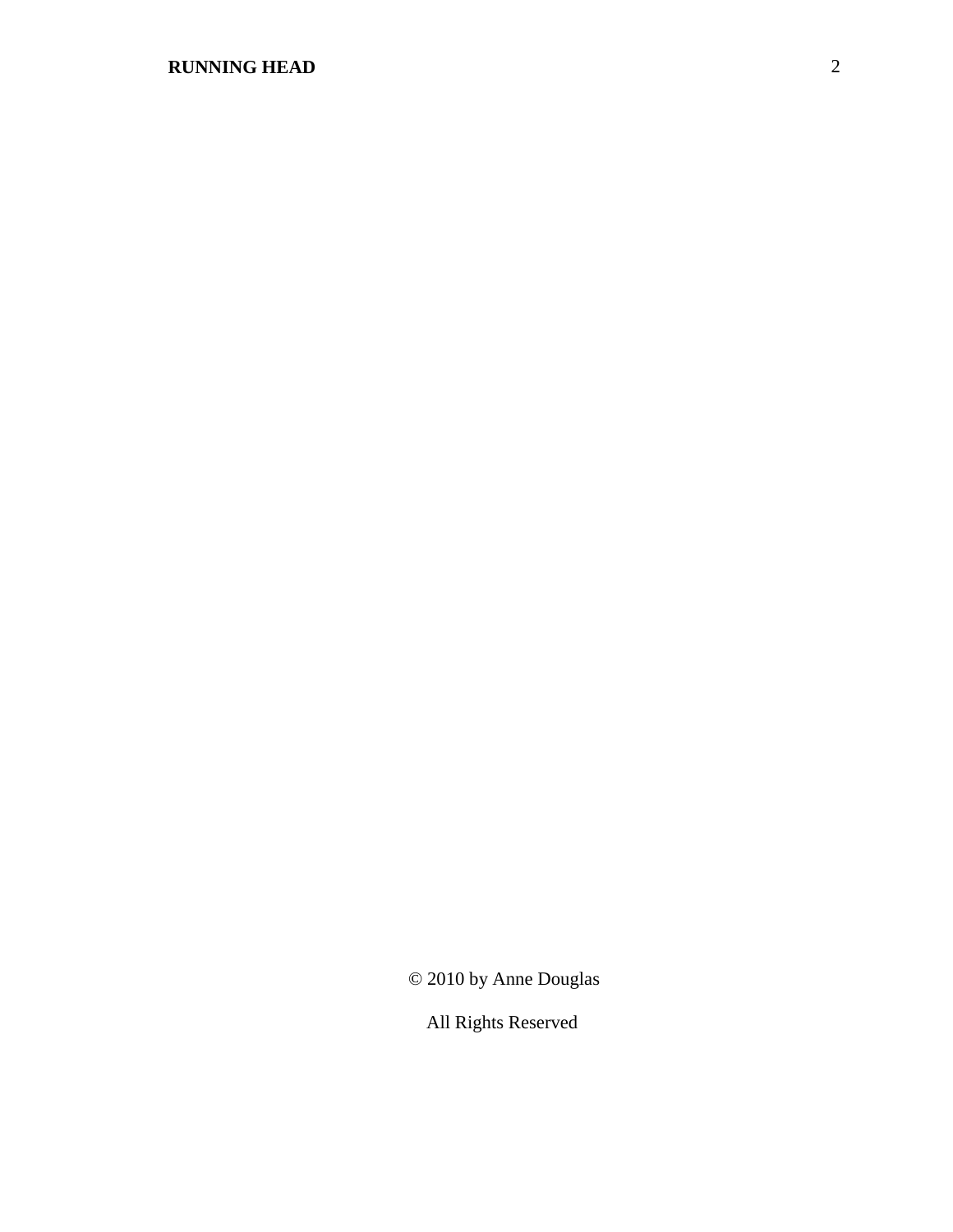#### College of Psychology Nova Southeastern University

We hereby approve the thesis of

Anne Douglas

Candidate for the degree of Master of Science in Experimental Psychology

\_\_\_\_\_\_\_\_\_\_\_\_\_\_\_\_\_\_\_ \_\_\_\_\_\_\_\_\_\_\_\_\_\_\_\_\_\_\_\_\_\_\_\_\_\_\_\_\_\_\_\_

\_\_\_\_\_\_\_\_\_\_\_\_\_\_\_\_\_\_\_ \_\_\_\_\_\_\_\_\_\_\_\_\_\_\_\_\_\_\_\_\_\_\_\_\_\_\_\_\_\_\_\_

\_\_\_\_\_\_\_\_\_\_\_\_\_\_\_\_\_\_\_ \_\_\_\_\_\_\_\_\_\_\_\_\_\_\_\_\_\_\_\_\_\_\_\_\_\_\_\_\_\_\_\_

\_\_\_\_\_\_\_\_\_\_\_\_\_\_\_\_\_\_\_ \_\_\_\_\_\_\_\_\_\_\_\_\_\_\_\_\_\_\_\_\_\_\_\_\_\_\_\_\_\_\_\_

Date Joan H. Smith, Ph.D. Professor of Psychology, Thesis Advisor

Date Mary Beth Jones, Ph.D. Associate Professor of Psychology

ACCEPTED

Date Jones, Ph.D. Associate Professor of Psychology

Date Glenn Scheyd, Ph.D. Chair, Department of Psychology and Neuroscience College of Psychology Nova Southeastern University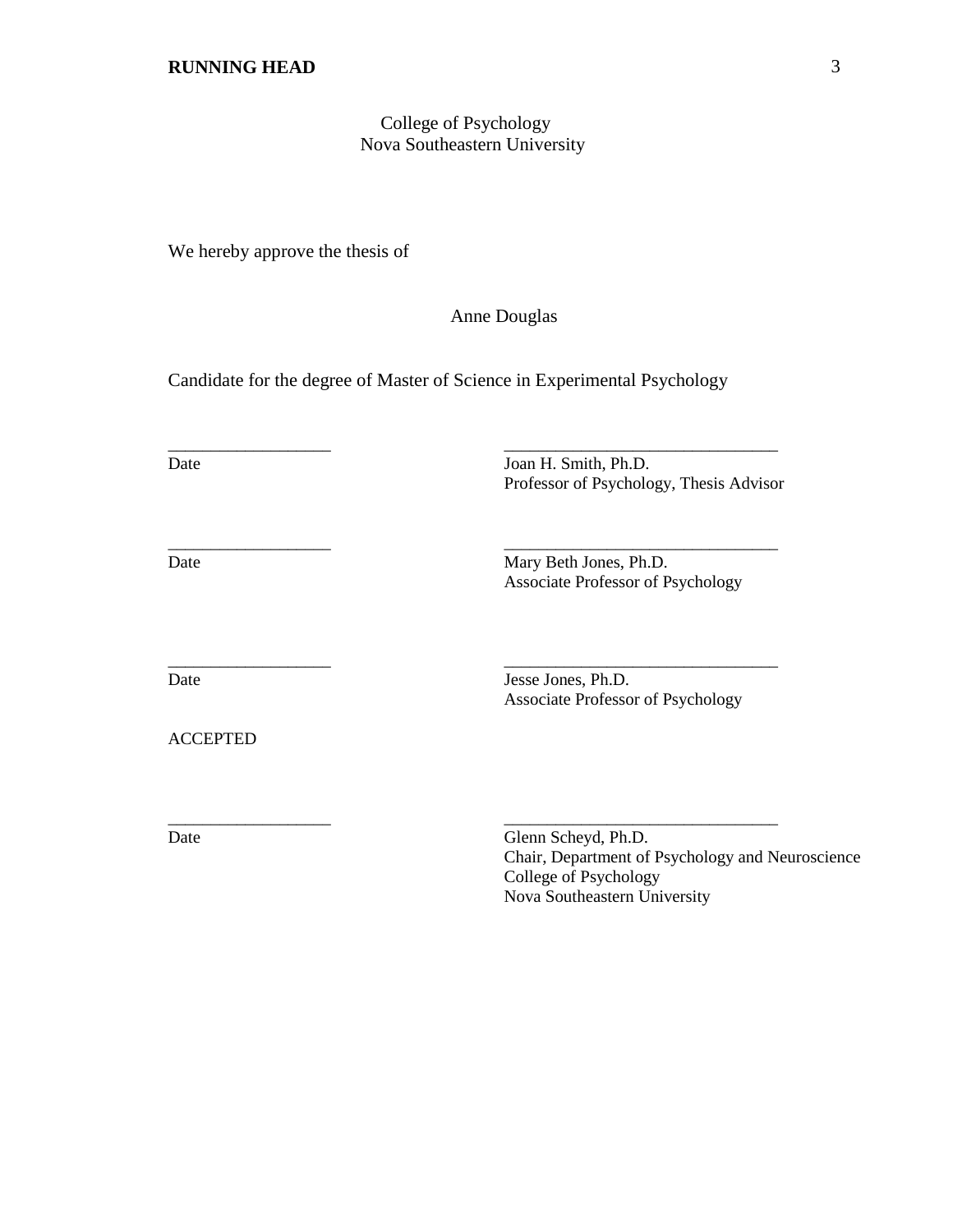#### ACKNOWLEDGEMENTS

This page is optional. If you do choose to use this page, please format it this way.